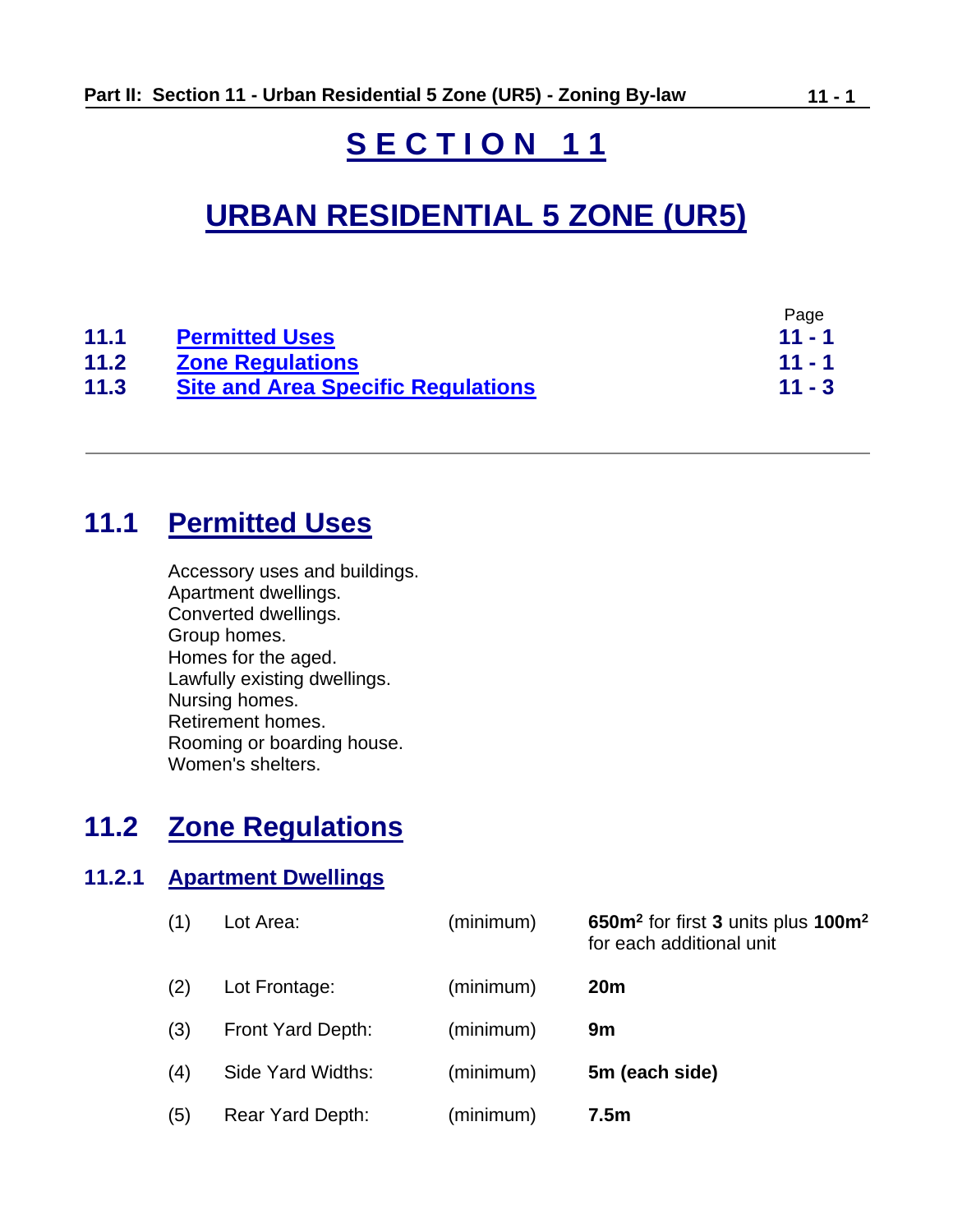<span id="page-1-0"></span>

| $11 - 2$ |     |                                                               |           | Part II: Section 11 - Urban Residential 5 Zone (UR5) - Zoning By-law |  |
|----------|-----|---------------------------------------------------------------|-----------|----------------------------------------------------------------------|--|
|          | (6) | Lot Coverage:                                                 | (maximum) | <b>35%</b>                                                           |  |
|          | (7) | Height:                                                       | (maximum) | 45m                                                                  |  |
|          | (8) | Landscaped Open Space: (minimum)                              |           | 40%                                                                  |  |
| 11.2.2   |     | <b>Homes for the Aged, Nursing Homes and Retirement Homes</b> |           |                                                                      |  |
|          | (1) | Lot Area:                                                     | (minimum) | 700m <sup>2</sup>                                                    |  |
|          | (2) | Lot Frontage:                                                 | (minimum) | 23m                                                                  |  |
|          | (3) | Front Yard Depth:                                             | (minimum) | 9m                                                                   |  |
|          | (4) | Side Yard Widths:                                             | (minimum) | 6m (each side)                                                       |  |
|          | (5) | Rear Yard Depth:                                              | (minimum) | 7.5m                                                                 |  |
|          | (6) | Lot Coverage:                                                 | (maximum) | 35%                                                                  |  |
|          | (7) | Height:                                                       | (maximum) | 12m                                                                  |  |
|          | (8) | Landscaped Open Space: (minimum)                              |           | 30%                                                                  |  |
| 11.2.3   |     | <b>Lawfully Existing Dwellings</b>                            |           |                                                                      |  |

(1) The regulations set out in Sections 7.2.1, 8.2.1, 9.2.1 and 10.2.1 shall apply.

### **11.2.4 Women's Shelters**

(1) The regulations set out in Section 7.2.1 shall apply.

### **11.2.5 Converted Dwelling**

(1) The regulations set out in Section 10.2.3. shall apply.

### **11.2.6 Group Homes**

(1) The regulations set out in **Section 3.16** shall apply.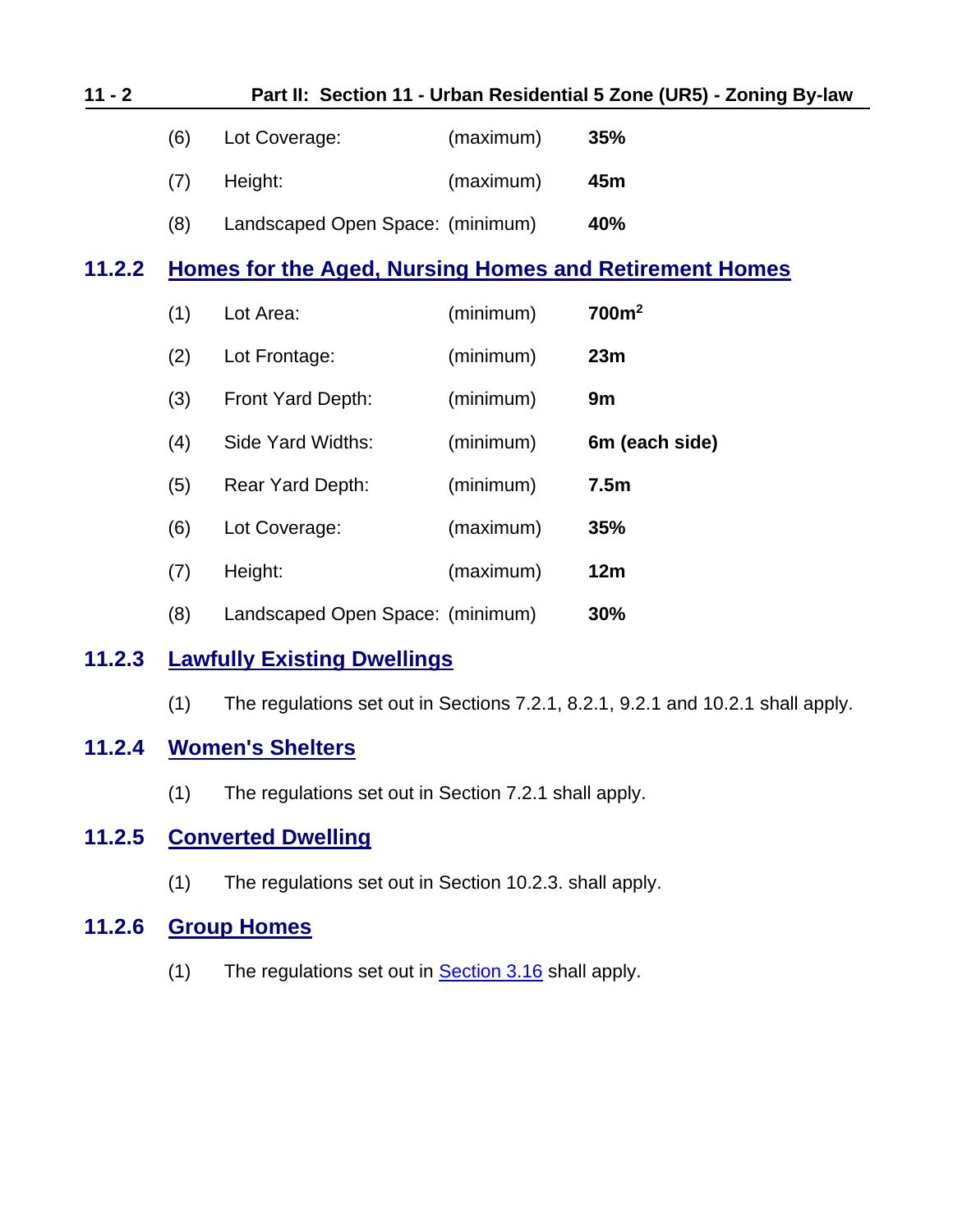# **11.3 Site and Area Specific Regulations**

<span id="page-2-0"></span>**The following site and area specific zones shall be subject to the preceding permitted uses and zone regulations except where those permitted uses and regulations are varied by the provisions of these site and area specific zones**.

|               | Page     |               | Page      |               | Page      |
|---------------|----------|---------------|-----------|---------------|-----------|
| <b>UR5-1</b>  | $11 - 3$ | <b>UR5-11</b> | $11 - 9$  | <b>UR5-21</b> | $11 - 19$ |
| <b>UR5-2</b>  | $11 - 4$ | <b>UR5-12</b> | $11 - 9$  | <b>UR5-22</b> | $11 - 20$ |
| <b>UR5-3</b>  | $11 - 4$ | <b>UR5-13</b> | $11 - 10$ | <b>UR5-23</b> | $11 - 21$ |
| <b>UR5-4</b>  | $11 - 5$ | <b>UR5-14</b> | $11 - 11$ | <b>UR5-24</b> | $11 - 21$ |
| <b>UR5-5</b>  | $11 - 5$ | <b>UR5-15</b> | $11 - 12$ | <b>UR5-25</b> | $11 - 21$ |
| <b>UR5-6</b>  | $11 - 6$ | <b>UR5-16</b> | $11 - 16$ | <b>UR5-26</b> | $11 - 22$ |
| <b>UR5-7</b>  | $11 - 7$ | <b>UR5-17</b> | $11 - 17$ | <b>UR5-27</b> | $11 - 23$ |
| <b>UR5-8</b>  | $11 - 7$ | <b>UR5-18</b> | $11 - 18$ | <b>UR5-28</b> | $11 - 23$ |
| <b>UR5-9</b>  | $11 - 8$ | <b>UR5-19</b> | $11 - 18$ | <b>UR5-29</b> | $11 - 24$ |
| <b>UR5-10</b> | $11 - 8$ | <b>UR5-20</b> | $11 - 19$ |               |           |

### <span id="page-2-1"></span>**11.3.1 UR5-1** (See Zoning Map Part 62)

#### **11.3.1.1 Site Zone Regulations - Apartment Dwellings**

| (1) | Lot Area:                        | (minimum) | 825m <sup>2</sup> for the first 3 dwelling units<br>plus 75m <sup>2</sup> for each additional unit |
|-----|----------------------------------|-----------|----------------------------------------------------------------------------------------------------|
| (2) | Lot Frontage:                    | (minimum) | 30 <sub>m</sub>                                                                                    |
| (3) | Front Yard Depth:                | (minimum) | 7.5 <sub>m</sub>                                                                                   |
| (4) | Side Yard Widths:                | (minimum) | 1/3<br>4.5m<br>building<br>height<br>or<br>whichever is greater                                    |
| (5) | Rear Yard Depth:                 | (minimum) | 7.5 <sub>m</sub>                                                                                   |
| (6) | Lot Coverage:                    | (maximum) | 30%                                                                                                |
| (7) | Height:                          | (maximum) | 10 storeys maximum for a main<br>building                                                          |
| (8) | Landscaped Open Space: (minimum) |           | 50%                                                                                                |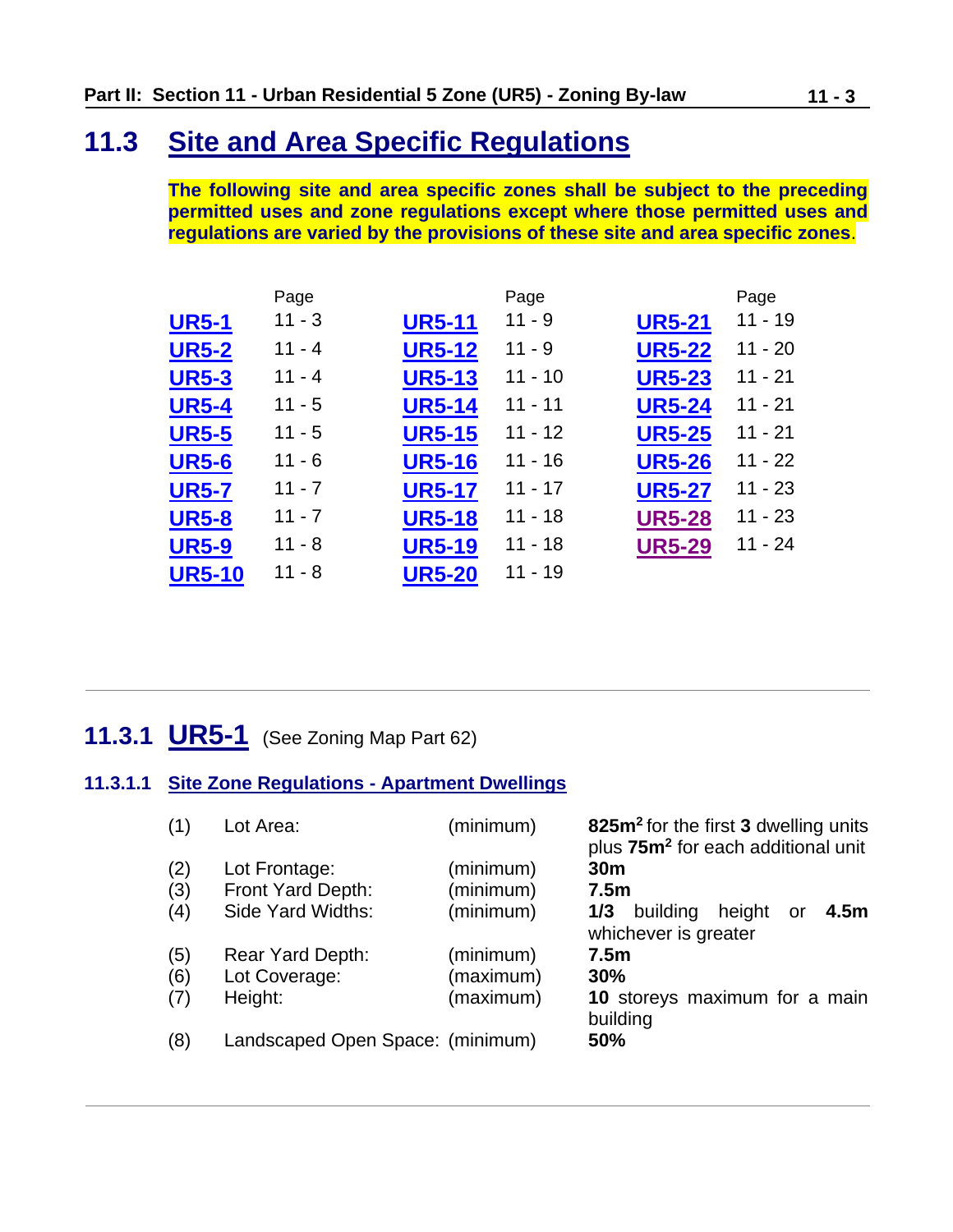#### **11 - 4 Part II: Section 11 - Urban Residential 5 Zone (UR5) - Zoning By-law**

### <span id="page-3-0"></span>**11.3.2 UR5-2** (See Zoning Map Part 62)

#### **11.3.2.1 Site Zone Regulations - Apartment Dwellings**

| (1) | Lot Area:                        | (minimum) | 925m <sup>2</sup> minimum for the first 3<br>dwelling units plus 295m <sup>2</sup> for each<br>additional dwelling unit |
|-----|----------------------------------|-----------|-------------------------------------------------------------------------------------------------------------------------|
| (2) | Lot Frontage:                    | (minimum) | 30 <sub>m</sub>                                                                                                         |
| (3) | Front Yard Depth:                | (minimum) | 7.5 <sub>m</sub>                                                                                                        |
| (4) | Side Yard Widths:                | (minimum) | 1/3<br>4.5 <sub>m</sub><br>building<br>height<br>-or<br>whichever is greater                                            |
| (5) | Rear Yard Depth:                 | (minimum) | 7.5 <sub>m</sub>                                                                                                        |
| (6) | Lot Coverage:                    | (maximum) | 30%                                                                                                                     |
| (7) | Height:                          | (maximum) | 10 storeys maximum for a main<br>building                                                                               |
| (8) | Landscaped Open Space: (minimum) |           | 50%                                                                                                                     |

### <span id="page-3-1"></span>**11.3.3 UR5-3**

#### **11.3.3.1 Permitted Uses**

(1) Existing apartment dwellings.

#### **11.3.3.2 Site Zone Regulations**

| (1) | Front & Rear Yard Depths: (minimum) |  |  |
|-----|-------------------------------------|--|--|
|-----|-------------------------------------|--|--|

- (2) Side Yard Widths: (minimum) as existed on the date of passage
- (3) Height: (minimum) as existed on the date of passage
- (4) Special Provision 1255 Sandy Lane: Notwithstanding any other

of this By-law of this By-law provisions in this By-law, the lands municipally known as **1255 Sandy Lane** shall be subject to the following: Upon receipt of a planning application by the City's Planning and Building Department affecting the land and water uses of the property, notice of such application shall be given in writing to the Pier 100 Tenants Association. For the purpose of this subsection,

as existed on the date of passage

of this By-law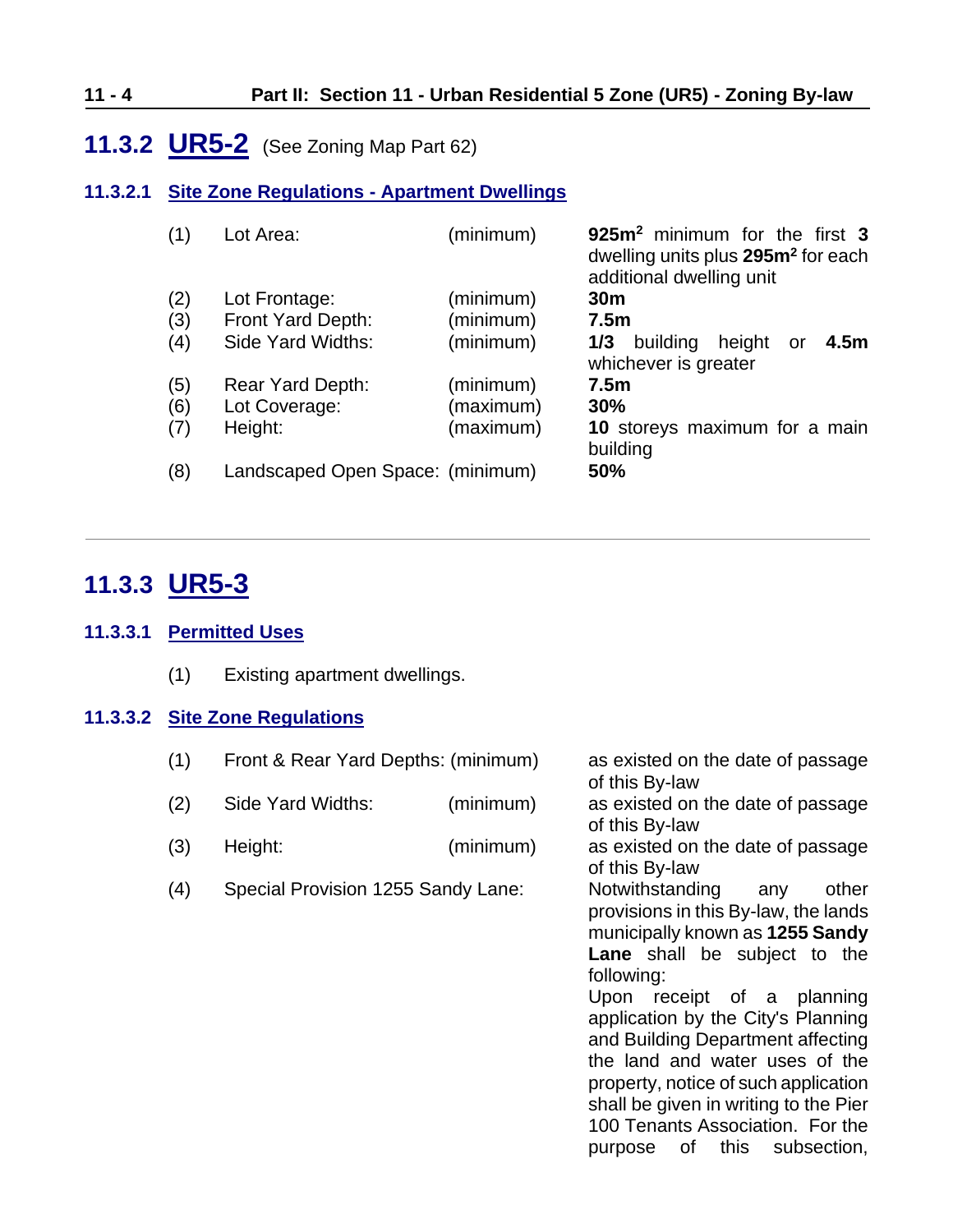Planning Applications shall be deemed to include an application for a rezoning, an official plan amendment, a minor variance, a consent, a building permit and/or a site plan control agreement or an amendment to an existing agreement.

### <span id="page-4-0"></span>**11.3.4 UR5-4** (See Zoning Map Part 29)

- **11.3.4.1 Permitted Uses**
	- (1) Apartment dwelling.

#### **11.3.4.2 Site Zone Regulations**

| (1) | <b>Privacy Screening:</b>            | (minimum) | 1.5m high solid opaque fencing or<br>hedging along the west limit of the<br>lot.                             |
|-----|--------------------------------------|-----------|--------------------------------------------------------------------------------------------------------------|
| (2) | Trees:                               | (minimum) | the existing trees along the west<br>limit of the lot shall be retained and<br>preserved as long as possible |
| (3) | Setbacks (from lot lines): (minimum) |           | as existed on the date of passage<br>of this By-law                                                          |
| (4) | Landscaped Open Space: (minimum)     |           | as existed on the date of passage<br>of this By-law                                                          |

### <span id="page-4-1"></span>**11.3.5 UR5-5** (See Zoning Map 54)

#### **11.3.5.1 Permitted Uses**

(1) Senior citizens' apartment dwelling.

### **11.3.5.2 Site Zone Regulations**

(1) Fencing: (minimum) - a chain link fence **1.5m** in height shall be provided and maintained along the east and south limits of the lot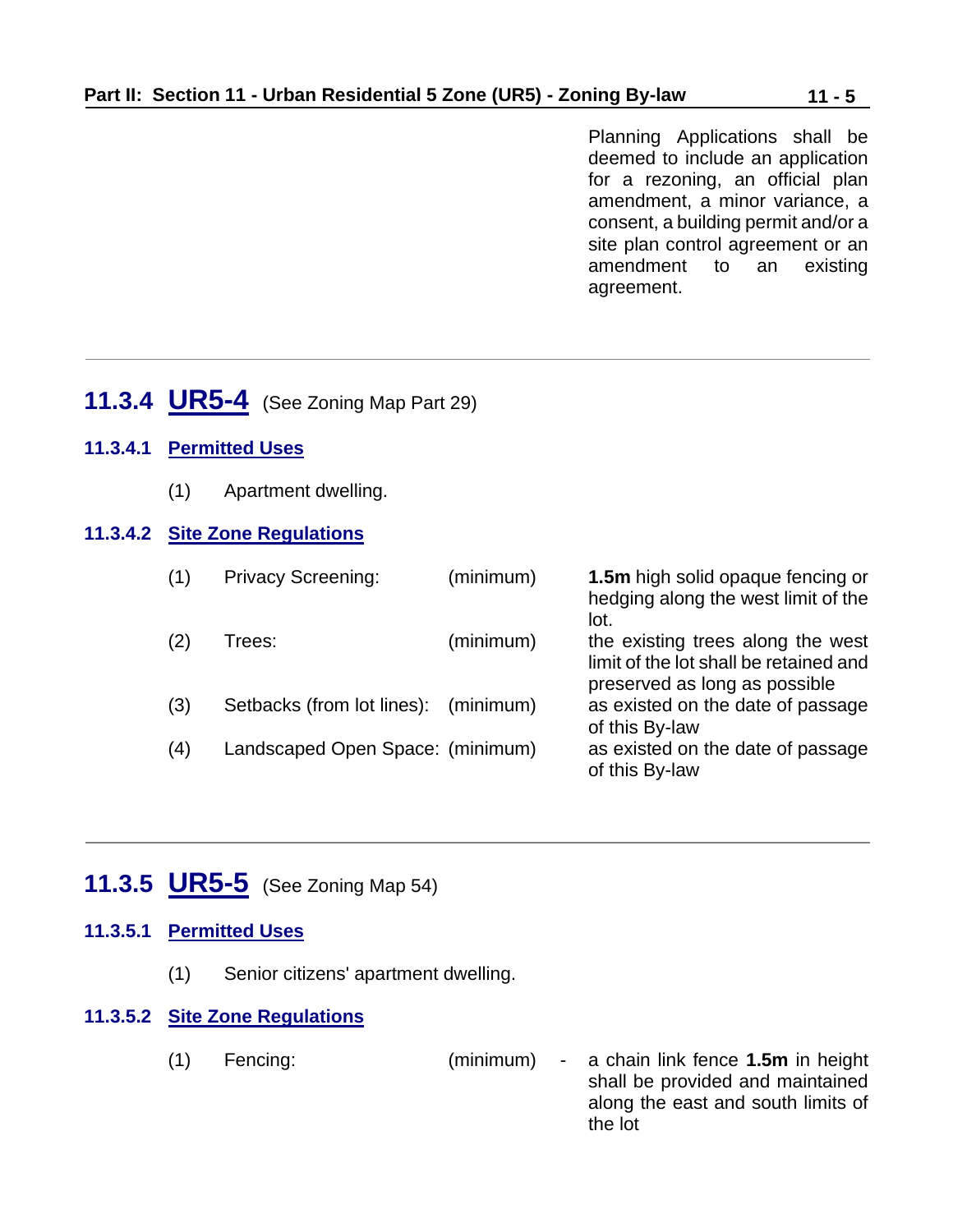|     |                                     |           | - a solid opaque privacy fence 1.5m<br>in height shall be provided and<br>maintained along the north and<br>west limits of the lot where<br>necessary, to screen the parking<br>area |
|-----|-------------------------------------|-----------|--------------------------------------------------------------------------------------------------------------------------------------------------------------------------------------|
| (2) | Front & Rear Yard Depths: (minimum) |           | existing depths shall be maintained                                                                                                                                                  |
| (3) | Side Yard Widths:                   | (minimum) | existing depths shall be maintained                                                                                                                                                  |
| (4) | Height:                             | (maximum) | 6 storeys                                                                                                                                                                            |
| (5) | Parking:                            | (minimum) | 15 parking spaces                                                                                                                                                                    |

# <span id="page-5-0"></span>**11.3.6 UR5-6** (See Zoning Map Part 46)

### **11.3.6.1 Permitted Uses**

- (1) Accessory uses and buildings.
- (2) Apartment dwelling.<br>(3) Community centre.
- Community centre.

#### **11.3.6.2 Site Zone Regulations**

| (1)<br>(2)<br>(3)<br>(4)<br>(5) | Front Yard Depth:<br>Rear Yard Depth:<br>Side Yard Widths:<br>Height:<br>Apartment Unit Restrictions: (maximum) | (minimum)<br>(minimum)<br>(minimum)<br>(maximum)   | 12.2m<br>7.6m<br>7.6 <sub>m</sub><br>3 storeys<br><b>28</b> apartment units, of which a<br>minimum of 20 shall be for senior<br>citizen residents and handicapped<br>residents and a maximum of 2<br>units shall be used as meeting<br>rooms for groups associated with<br>St. Luke's Church |
|---------------------------------|-----------------------------------------------------------------------------------------------------------------|----------------------------------------------------|----------------------------------------------------------------------------------------------------------------------------------------------------------------------------------------------------------------------------------------------------------------------------------------------|
| (6)<br>(7)<br>(8)               | Landscaped Open Space: (minimum)<br>Children's Play Area:<br>Parking:                                           | (minimum)<br>(minimum)<br>$\blacksquare$<br>۰<br>- | 45%<br>50 <sup>m²</sup><br>parking shall be provided based on<br>the following standards:<br>2 space per senior citizen's unit<br>and handicapped unit<br>13 spaces per family unit<br>handicapped spaces to be marked<br>and assigned to reserve them for<br>use by handicapped residents   |

*(152/2007)*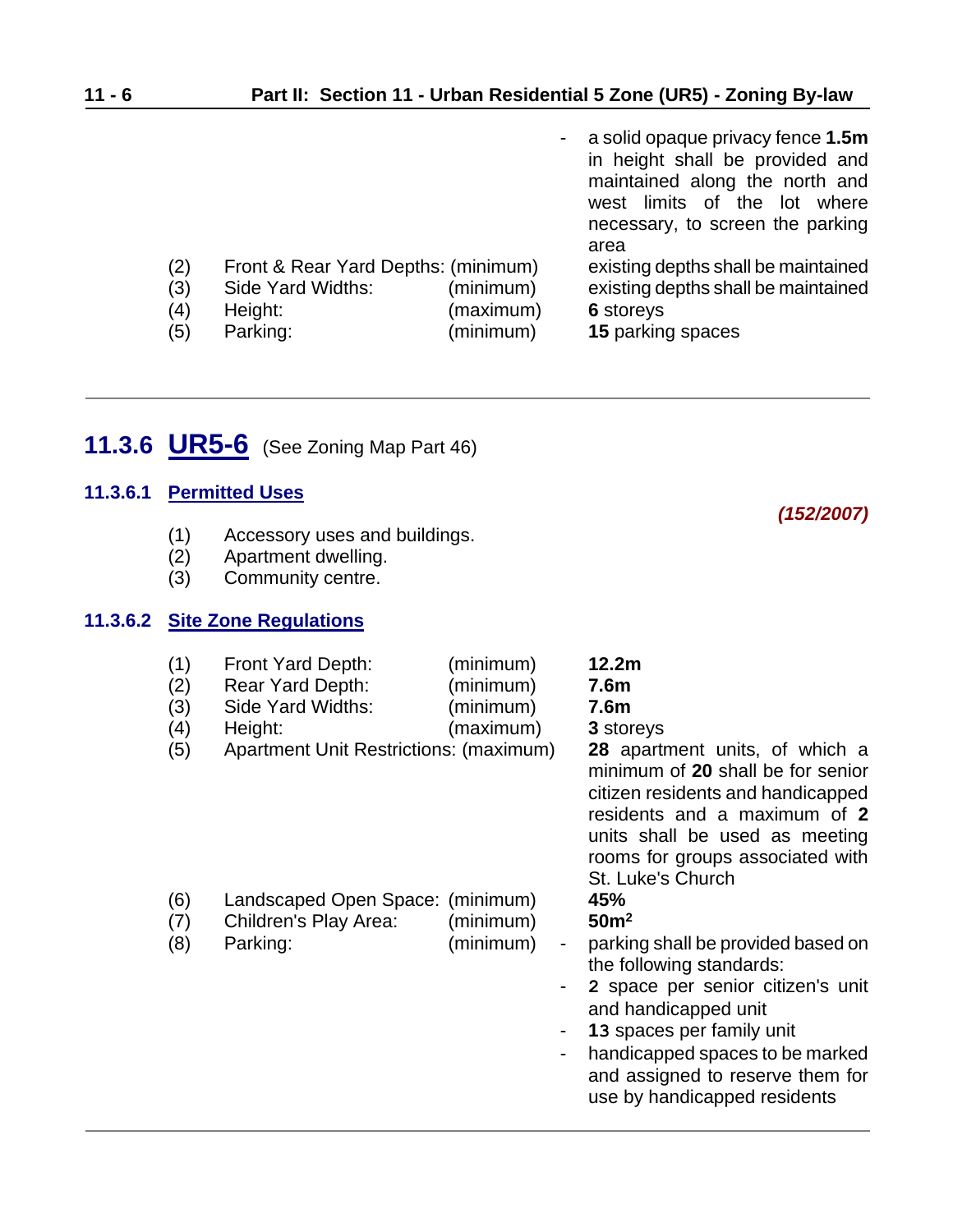### <span id="page-6-0"></span>**11.3.7 UR5-7** (See Zoning Map Part 41)

#### **11.3.7.1 Site Zone Regulations**

| (1) | Height:                | (maximum) | 2 storeys |
|-----|------------------------|-----------|-----------|
| (2) | <b>Dwelling Units:</b> | (maximum) | 20        |

### <span id="page-6-1"></span>**11.3.8 UR5-8** (See Zoning Map Part 31)

#### **11.3.8.1 Permitted Uses**

- (1) Accessory recreational uses.
- (2) Apartment dwellings.
- (3) Multiple attached dwellings.
- (4) The following uses on the ground floor of an apartment dwelling:
	- (a) retail establishments selling books, confections, drugs, food, gifts, greeting cards, notions, stationery and tobacco;
	- (b) financial institutions;
	- (c) personal service shops;
	- (d) dry cleaning pick-up and delivery depot; and
	- (e) offices.
- (5) Accessory uses and buildings.

#### **11.3.8.2 Site Zone Regulations**

| (1) | Lot Area:                           | (minimum) |   | of this By-law   |     | as existed on the date of passage                                                                                                                                                         |          |
|-----|-------------------------------------|-----------|---|------------------|-----|-------------------------------------------------------------------------------------------------------------------------------------------------------------------------------------------|----------|
| (2) | Lot Coverage:                       | (maximum) | - | 30%<br>dwellings | for | multiple                                                                                                                                                                                  | attached |
|     |                                     |           |   |                  |     | <b>25%</b> for apartment dwellings                                                                                                                                                        |          |
| (3) | Front & Rear Yard Depths: (minimum) |           |   | of this By-law   |     | as existed on the date of passage                                                                                                                                                         |          |
| (4) | Side Yard Widths:                   | (minimum) |   | of this By-law   |     | as existed on the date of passage                                                                                                                                                         |          |
| (5) | <b>Building Separations:</b>        | (minimum) | - |                  |     | no side or end wall of a multiple<br>attached dwelling shall be located<br>closer than 2.5m to the side or end<br>wall of any other multiple attached<br>dwelling located on the same lot |          |

- no apartment dwelling shall be located closer to any multiple attached dwelling than **40m** or closer to any other apartment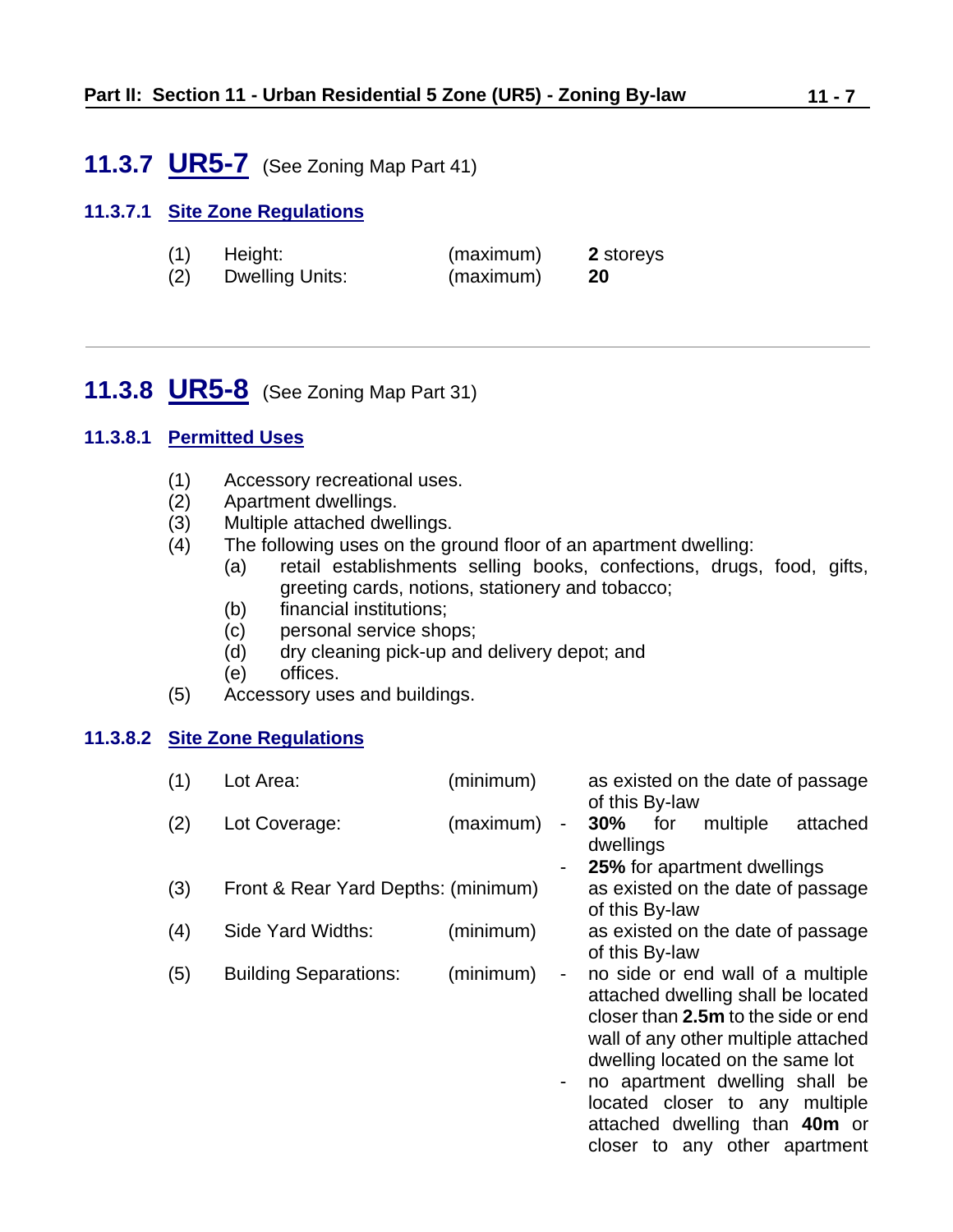|     |         |           | 23m                                                        |                                |
|-----|---------|-----------|------------------------------------------------------------|--------------------------------|
| (6) | Height: | (maximum) | - 2 storeys for a multiple attached<br>dwelling            |                                |
|     |         |           |                                                            | - 3 storeys for the apartment  |
|     |         |           | dwelling known municipally as                              |                                |
|     |         |           | <b>1202 Pontiac Court</b>                                  |                                |
|     |         |           |                                                            | - 10 storeys for the apartment |
|     |         |           | dwelling known municipally as<br><b>1270 Pontiac Court</b> |                                |

### <span id="page-7-0"></span>**11.3.9 UR5-9** (See Zoning Map Part 47)

#### **11.3.9.1 Site Zone Regulations**

| (1) | Height:                | (maximum) | 10 storeys for a new apartment<br>dwelling and 5 storeys for the two<br>existing apartment dwellings on<br>the site |
|-----|------------------------|-----------|---------------------------------------------------------------------------------------------------------------------|
| (2) | Lot Area:              | (minimum) | 2.2 <sub>ha</sub>                                                                                                   |
| (3) | <b>Dwelling Units:</b> | (maximum) | 270                                                                                                                 |

# <span id="page-7-1"></span>**11.3.10 UR5-10** (See Zoning Map Part 32)

#### **11.3.10.1 Permitted Uses**

- (1) Accessory uses and buildings.
- (2) Multiple dwellings.

#### **11.3.10.2 Site Zone Regulations**

| (1) | Lot Area:                           | (minimum) | 1.2 <sub>ha</sub>  |
|-----|-------------------------------------|-----------|--------------------|
| (2) | Lot Frontage:                       | (minimum) | 72.5m              |
| (3) | Front Yard Depth:                   | (minimum) | 15 <sub>m</sub>    |
| (4) | Side Yard Widths:                   | (minimum) | 9m (each side)     |
| (5) | <b>Rear Yard Depth:</b>             | (minimum) | 23m                |
| (6) | Lot Coverage:                       | (maximum) | 30%                |
| (7) | Landscaped Open Space: (minimum)    |           | 50%                |
| (8) | Number of Dwelling Units: (maximum) |           | 50                 |
| (9) | Parking:                            | (minimum) | $-1.25$ spaces for |
|     |                                     |           | a minimum of $20$  |

ces for each dwelling unit - a minimum of **20%** of the spaces provided shall be set aside for and visually identified as visitors' parking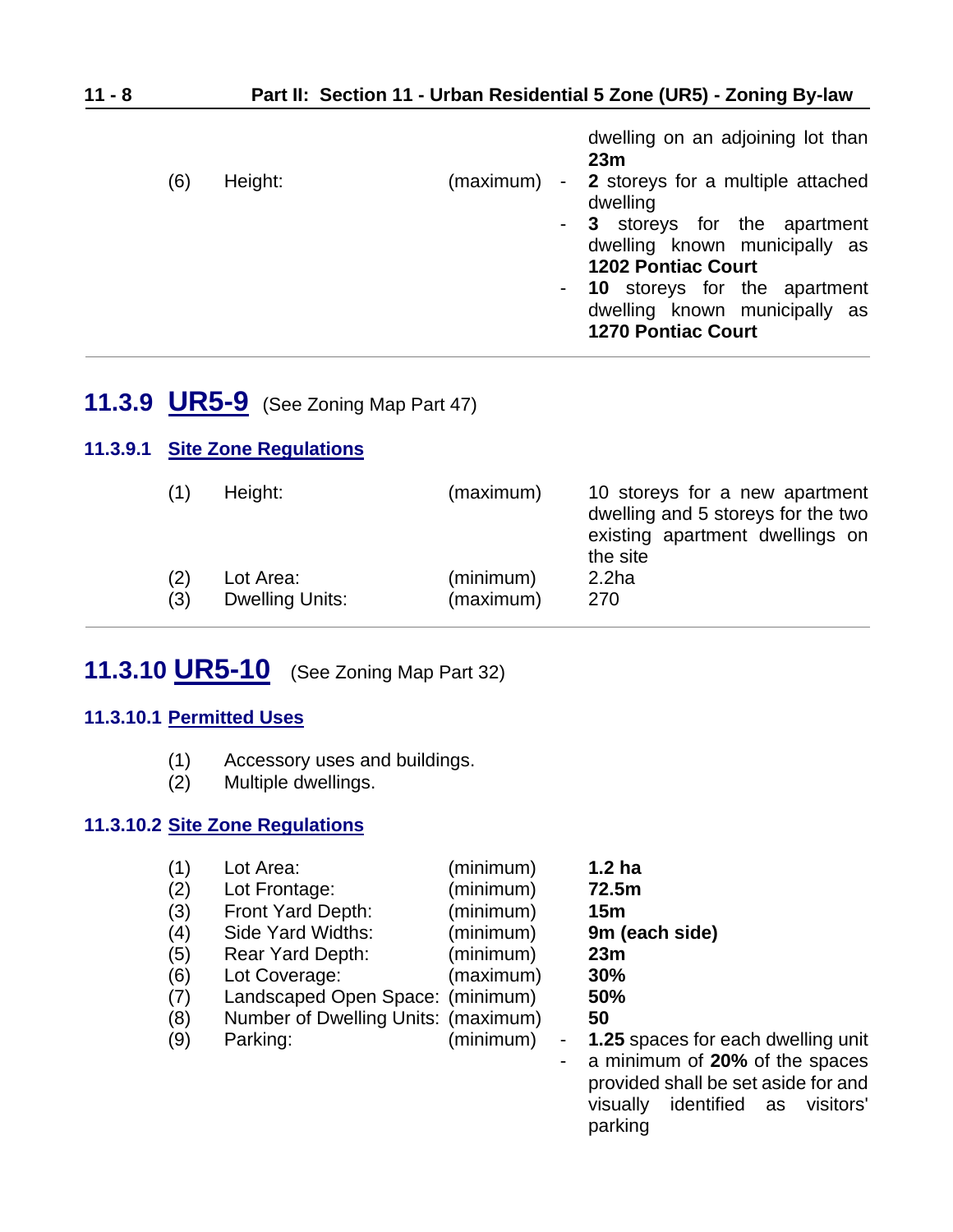<span id="page-8-0"></span>

|                          | Part II: Section 11 - Urban Residential 5 Zone (UR5) - Zoning By-law             |                                     | $11 - 9$                                                                                                                                                 |
|--------------------------|----------------------------------------------------------------------------------|-------------------------------------|----------------------------------------------------------------------------------------------------------------------------------------------------------|
| (10)                     | Height:                                                                          | (maximum)                           | where a dwelling unit is maintained<br>for exclusive use by the elderly, a<br>minimum of 1 space for each 4<br>dwelling units shall be provided<br>10.5m |
|                          | <b>11.3.11 UR5-11</b> (See Zoning Map Part 5)                                    |                                     |                                                                                                                                                          |
|                          | 11.3.11.1 Permitted Uses                                                         |                                     |                                                                                                                                                          |
| (1)<br>(2)               | Accessory uses and buildings.<br>Multiple dwellings.                             |                                     |                                                                                                                                                          |
|                          | 11.3.11.2 Site Zone Regulations                                                  |                                     |                                                                                                                                                          |
| (1)                      | Lot Area:                                                                        | (minimum)                           | 925m <sup>2</sup> for the first 3 dwelling units<br>plus 115m <sup>2</sup> for each additional<br>dwelling unit                                          |
| (2)<br>(3)<br>(4)        | Lot Frontage:<br>Front Yard Depth:<br>Side Yard Widths:                          | (minimum)<br>(minimum)<br>(minimum) | 30 <sub>m</sub><br>7.5 <sub>m</sub><br>a of building height or 4.5m,                                                                                     |
| (5)<br>(6)<br>(7)<br>(8) | Rear Yard Depth:<br>Lot Coverage:<br>Height:<br>Landscaped Open Space: (minimum) | (minimum)<br>(maximum)<br>(maximum) | whichever is greater<br>7.5 <sub>m</sub><br>30%<br>3 storeys<br>50%                                                                                      |

# <span id="page-8-1"></span>**11.3.12 UR5-12** (See Zoning Map Part 32)

### **11.3.12.1 Permitted Uses**

- (1) Accessory uses and buildings.
- (2) Multiple attached dwellings.<br>(3) Multiple dwellings.
- Multiple dwellings.
- (4) One semi-detached dwelling unit.

#### **11.3.12.2 Site Zone Regulations**

| (1) | Lot Area:     | (minimum) | 1.8 <sub>ha</sub> |
|-----|---------------|-----------|-------------------|
| (2) | Lot Frontage: | (minimum) | 135m              |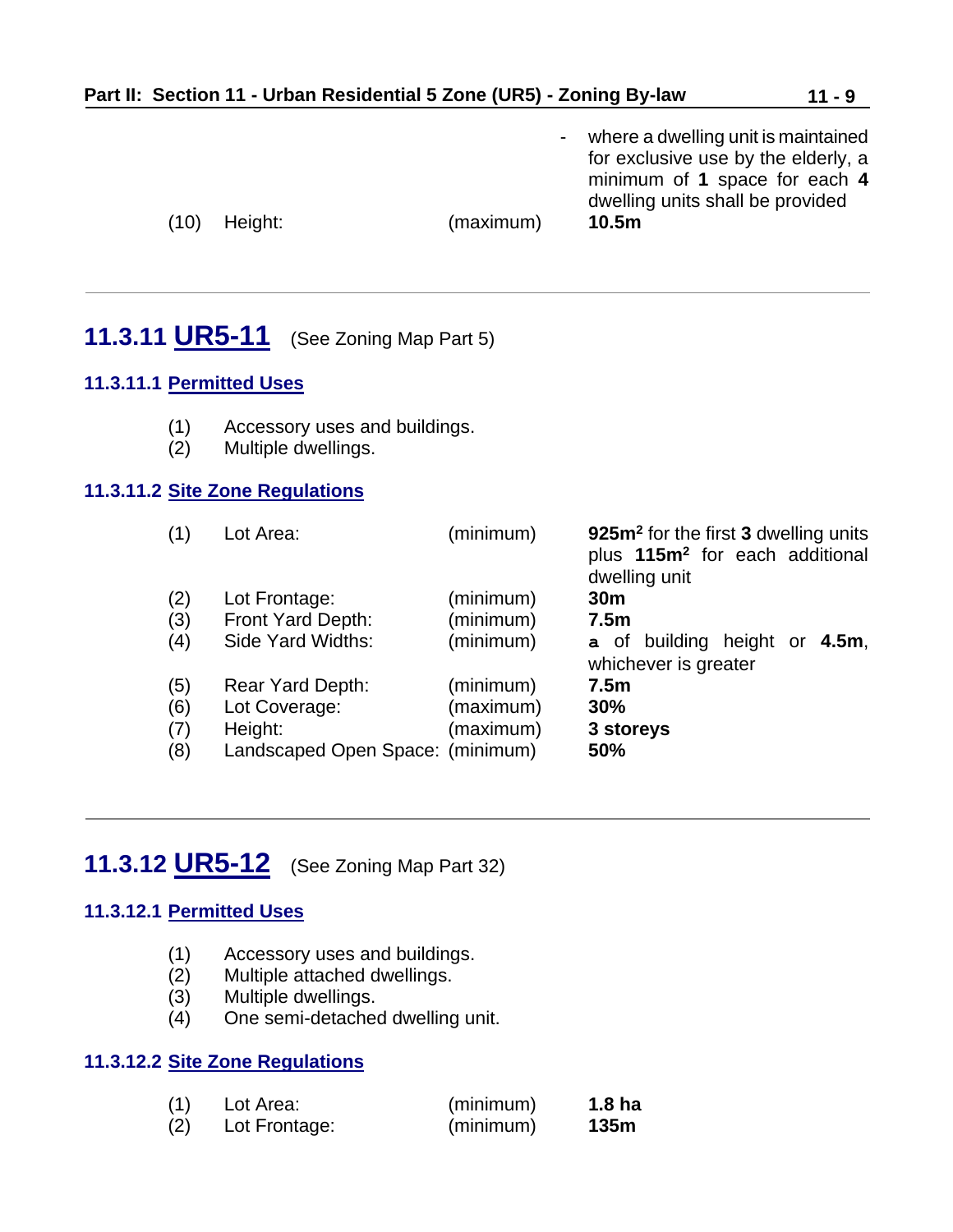| $11 - 10$ |                   |                                              |                                     | Part II: Section 11 - Urban Residential 5 Zone (UR5) - Zoning By-law                                                                                                                                            |
|-----------|-------------------|----------------------------------------------|-------------------------------------|-----------------------------------------------------------------------------------------------------------------------------------------------------------------------------------------------------------------|
|           | (3)               | Front Yard Depth:                            | (minimum)                           | <b>7.5m</b> for semi-detached<br>and<br>$\sim$<br>multiple attached dwellings<br><b>75m</b> for multiple dwellings                                                                                              |
|           | (4)               | Side Yard Widths:                            | (minimum)                           | ۰<br>for semi-detached<br>7.5m<br>and<br>$\overline{\phantom{a}}$<br>multiple attached dwellings<br><b>7.5m</b> from the west lot line and<br>$\overline{\phantom{a}}$<br><b>75m</b> from the east lot line for |
|           | (5)<br>(6)<br>(7) | Rear Yard Depth:<br>Lot Coverage:<br>Height: | (minimum)<br>(maximum)<br>(maximum) | multiple dwellings<br>7.5 <sub>m</sub><br>25%<br>semi-detached<br>10m<br>for<br>and<br>$\overline{\phantom{a}}$<br>multiple attached dwellings                                                                  |
|           | (8)               | Landscaped Open Space: (minimum)             |                                     | 3 storeys for multiple dwellings<br>۰<br>50%                                                                                                                                                                    |

# <span id="page-9-0"></span>**11.3.13 UR5-13** (See Zoning Map Part 47)

#### **11.3.13.1 Permitted Uses**

- (1) Accessory uses and buildings.
- (2) Multiple attached dwellings.
- $(3)$  Multiple dwellings.<br> $(4)$  Nursing home.
- Nursing home.

### **11.3.13.2 Site Zone Regulations**

| (1)               | Lot Area:                                               | (minimum)                           | $\sim 100$ | <b>2 ha</b> for a nursing home<br>306m <sup>2</sup> for each multiple attached<br>dwelling unit<br>925m <sup>2</sup> for the first 3 multiple<br>dwelling units plus 95m <sup>2</sup> for each<br>additional multiple dwelling unit                                               |
|-------------------|---------------------------------------------------------|-------------------------------------|------------|-----------------------------------------------------------------------------------------------------------------------------------------------------------------------------------------------------------------------------------------------------------------------------------|
| (2)<br>(3)<br>(4) | Lot Frontage:<br>Front Yard Depth:<br>Side Yard Widths: | (minimum)<br>(minimum)<br>(minimum) | $\sim$     | 30 <sub>m</sub><br>7.5 <sub>m</sub><br>- 7.5m for multiple dwellings and<br>nursing homes<br><b>7.5m</b> for multiple<br>attached<br>dwellings, except if the side wall of<br>a multiple attached dwelling abuts<br>the side lot line, the minimum side<br>yard width shall be 3m |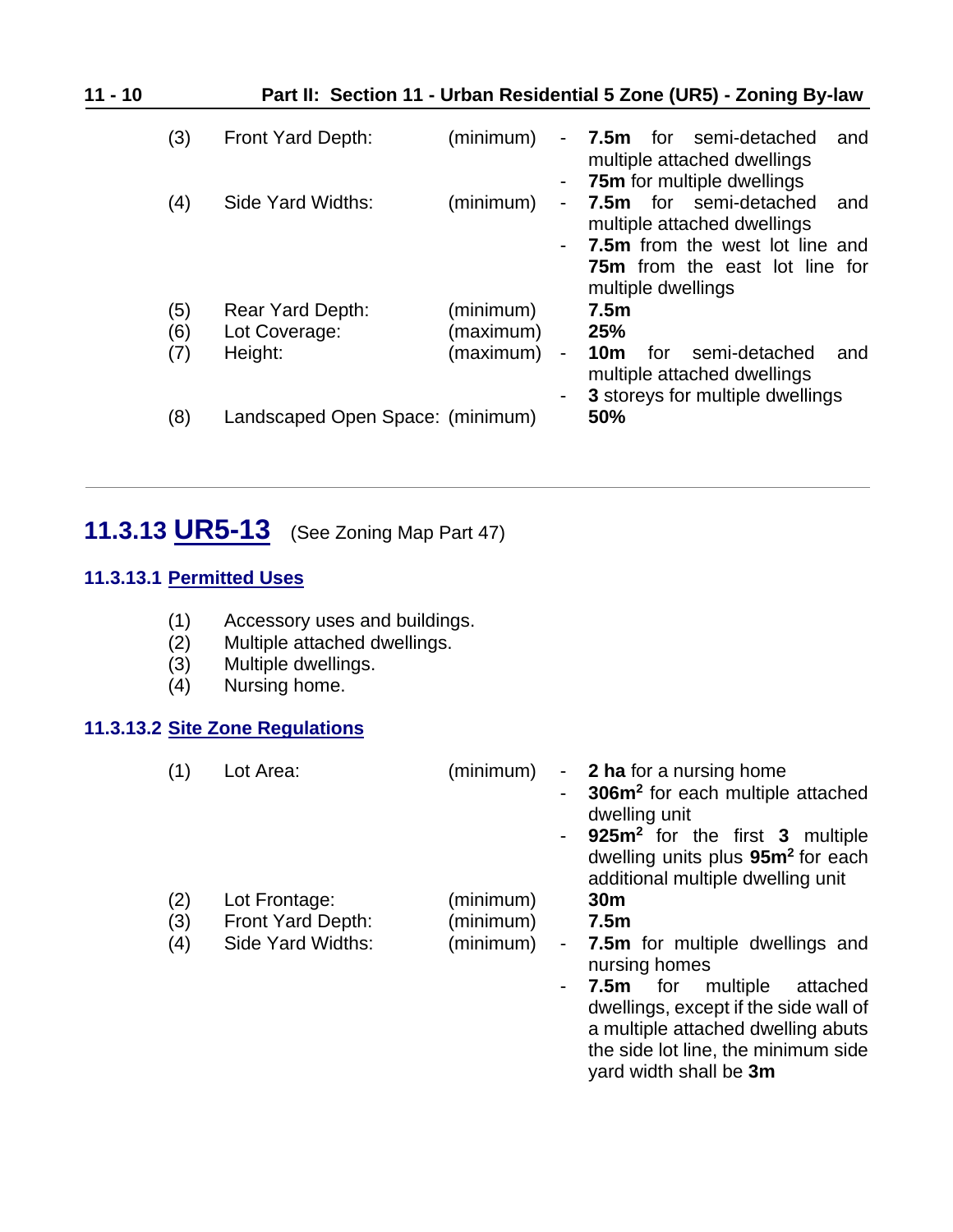| (5) | <b>Rear Yard Depth:</b>          | (minimum) |                          | - 7.5m for multiple dwellings and<br>nursing homes                                                                                                                                  |
|-----|----------------------------------|-----------|--------------------------|-------------------------------------------------------------------------------------------------------------------------------------------------------------------------------------|
|     |                                  |           |                          | multiple<br>for<br>7.5m<br>attached<br>dwellings, except if the side wall of<br>a multiple attached dwelling abuts<br>the rear lot line, the minimum rear<br>yard depth shall be 3m |
| (6) | Lot Coverage:                    | (maximum) |                          | 30%                                                                                                                                                                                 |
| (7) | Height:                          | (maximum) | $\overline{\phantom{a}}$ | 13.5m for multiple dwellings and<br>nursing homes                                                                                                                                   |
|     |                                  |           | ۰                        | 8m for multiple attached dwellings                                                                                                                                                  |
| (8) | Landscaped Open Space: (minimum) |           |                          | 50%                                                                                                                                                                                 |

# <span id="page-10-0"></span>**11.3.14 UR5-14** (See Zoning Map Part 62)

### **11.3.14.1 Permitted Uses**

- (1) Multiple attached dwellings.
- (2) Multiple dwellings.<br>(3) Semi-detached dw
- Semi-detached dwellings.
- (4) Single detached dwellings.

#### **11.3.14.2 Site Zone Regulations**

| (1) | Semi-detached dwellings: (minimum)   |           |                          | the regulations set out in Section<br>8.2.1 shall apply                                                                                    |
|-----|--------------------------------------|-----------|--------------------------|--------------------------------------------------------------------------------------------------------------------------------------------|
| (2) | Single-detached dwellings: (minimum) |           |                          | the regulations set out in Section<br>7.2.1 shall apply.                                                                                   |
| (3) | Lot Area:                            | (minimum) | $\overline{\phantom{a}}$ | 294m <sup>2</sup> for each multiple attached<br>dwelling unit                                                                              |
|     |                                      |           |                          | 925m <sup>2</sup> for the first 3 multiple<br>dwelling units plus 95m <sup>2</sup> for each<br>additional multiple dwelling unit           |
| (4) | Lot Frontage:                        | (minimum) |                          | 50 <sub>m</sub>                                                                                                                            |
| (5) | Front Yard Depth:                    | (minimum) |                          | 7.5 <sub>m</sub>                                                                                                                           |
| (6) | Side Yard Widths:                    | (minimum) | ÷                        | <b>7.5m</b> for multiple dwellings                                                                                                         |
|     |                                      |           | $\blacksquare$           | 7.5m for multiple attached<br>dwellings, except where a side wall<br>of a multiple attached dwelling<br>abuts a side lot line, the minimum |
|     |                                      |           |                          | side yard shall be 3m                                                                                                                      |
| (7) | <b>Rear Yard Depth:</b>              | (minimum) | $\blacksquare$           | 7.5m for multiple dwellings                                                                                                                |
|     |                                      |           | $\blacksquare$           | multiple<br><b>7.5m</b> for<br>attached                                                                                                    |
|     |                                      |           |                          | dwellings, except where the side of                                                                                                        |
|     |                                      |           |                          | a multiple attached dwelling abuts                                                                                                         |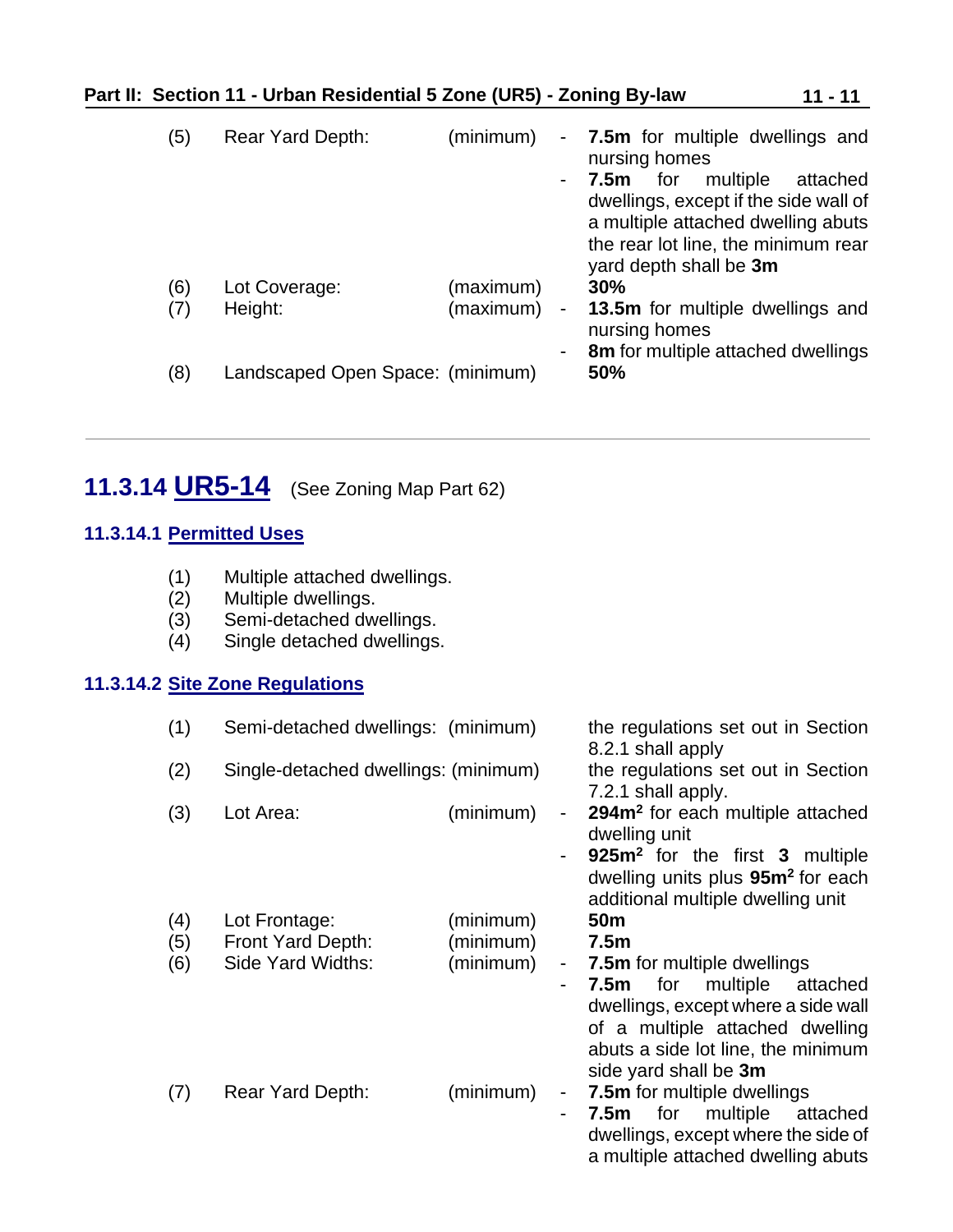| (8)<br>(9)   | Lot Coverage:<br>Height:                     | (maximum)<br>(maximum) | a rear lot line, the minimum rear<br>yard shall be 3m<br>30%<br>- 7 storeys for multiple dwellings<br><b>10.5m</b> for multiple<br>attached<br>dwellings |
|--------------|----------------------------------------------|------------------------|----------------------------------------------------------------------------------------------------------------------------------------------------------|
| (10)<br>(11) | Landscaped Open Space: (minimum)<br>Density: | (maximum)<br>$\sim$    | 50%<br><b>100</b> units per hectare for multiple<br>$\sim 10$<br>dwellings<br>34 units per hectare for multiple                                          |
| (12)         | <b>Special Setback:</b>                      | (minimum)              | attached dwellings<br>15m from Highway 40 ROW                                                                                                            |

# <span id="page-11-0"></span>**11.3.15 UR5-15** (See Zoning Map Part 63)

#### **11.3.15.1 Permitted Uses**

- (1) Accessory uses and buildings.
- (2) Banks.
- (3) Commercial recreational establishments.
- (4) Duplex dwellings.
- (5) Multiple attached dwellings.
- (6) Multiple dwellings not exceeding **3** storeys with or without commercial uses on the ground floor.
- (7) Offices.
- (8) Personal service establishments.
- (9) Restaurants.
- (10) Retail establishments.
- (11) Semi-detached dwellings.
- (12) Single detached dwellings.
- (13) Street multiple attached dwellings
- (14) Triplex dwellings.

#### **11.3.15.2 Site Zone Regulations**

(1) Single detached dwellings: (minimum) the regulations set out in Section

7.2.1 shall apply

- (2) Semi-detached Dwellings, Duplex Dwellings, Triplex Dwellings, Street Multipleattached Dwellings, Multiple-attached Dwellings and Multiple Dwellings:
	- (a) Lot Areas: (minimum)
		- - ii) duplex dwelling:
			- iii) triplex dwelling: **700m<sup>2</sup>**
			- iv) street-multiple **180m<sup>2</sup>** per unit attached dwelling:

i) semi-detached dwelling: **240m<sup>2</sup>** per dwelling unit ii) duplex dwelling: **250m<sup>2</sup>**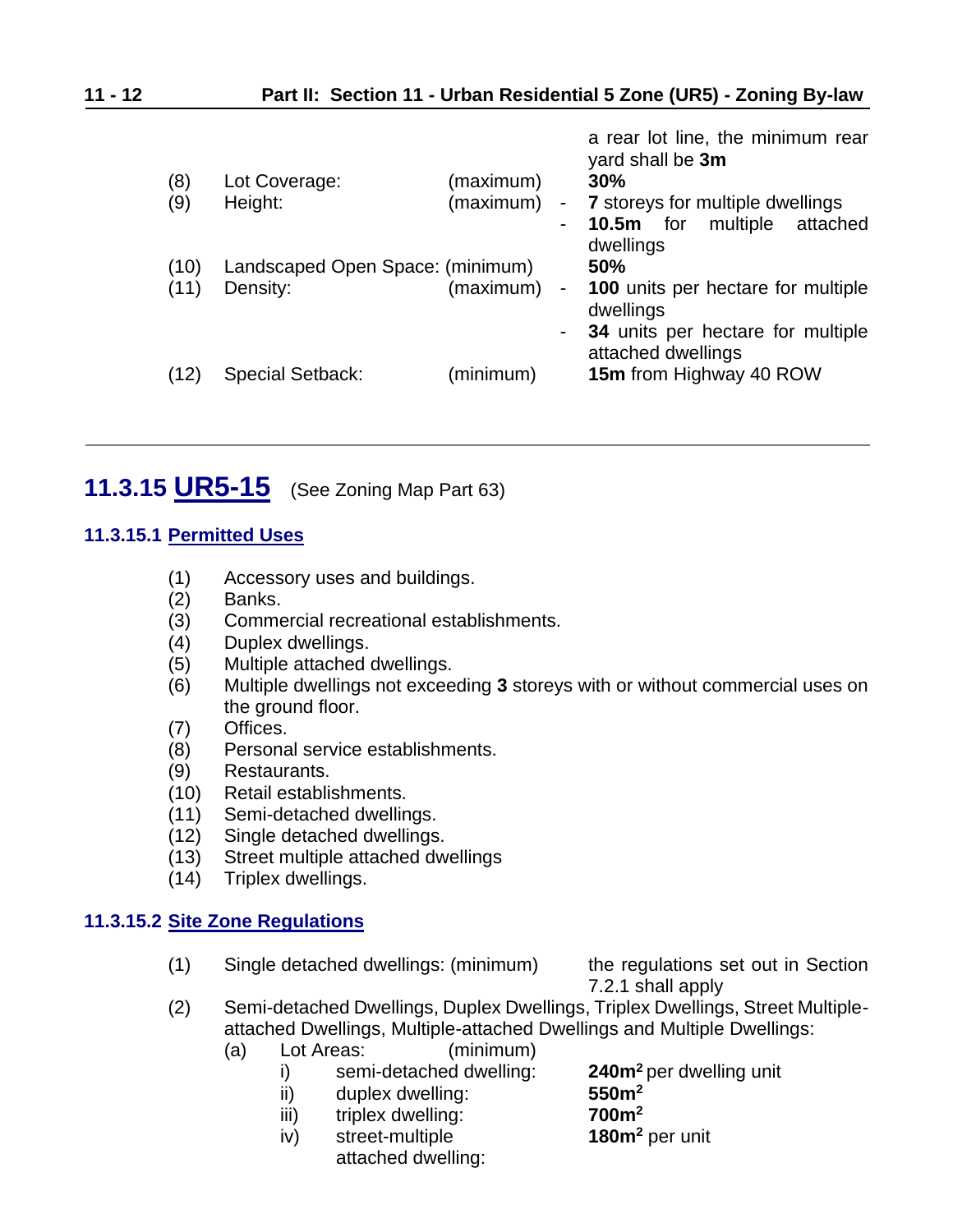|     | V)<br>vi)                | multiple-attached dwelling:<br>multiple dwellings:                                                                                      | 294m <sup>2</sup> per unit<br>925m <sup>2</sup> for first 3 units<br>plus 95m <sup>2</sup> for each additional unit                                                                                                                                                                                                                                                                                                                                                                                                                                                                                                                   |
|-----|--------------------------|-----------------------------------------------------------------------------------------------------------------------------------------|---------------------------------------------------------------------------------------------------------------------------------------------------------------------------------------------------------------------------------------------------------------------------------------------------------------------------------------------------------------------------------------------------------------------------------------------------------------------------------------------------------------------------------------------------------------------------------------------------------------------------------------|
| (b) | i)<br>ii)<br>iii)<br>iv) | Lot Frontage:<br>(minimum)<br>semi-detached dwelling:<br>duplex dwelling:<br>triplex dwelling:<br>street multiple-attached<br>dwelling: | <b>16m</b><br>15m<br><b>18m</b><br>6m per unit                                                                                                                                                                                                                                                                                                                                                                                                                                                                                                                                                                                        |
| (c) | V)<br>vi)                | multiple-attached dwelling:<br>multiple dwellings:<br>Front Yard Depth: (minimum)                                                       | 30m<br>30m                                                                                                                                                                                                                                                                                                                                                                                                                                                                                                                                                                                                                            |
|     | i)                       | semi-detached, duplex,<br>triplex and street<br>multiple-attached dwellings:                                                            | 4.5m, except where an attached<br>garage has a vehicular entrance<br>which faces a municipal street, the<br>front yard shall be 6m                                                                                                                                                                                                                                                                                                                                                                                                                                                                                                    |
|     | ii)                      | multiple-attached and<br>multiple dwellings:                                                                                            | 10.5m                                                                                                                                                                                                                                                                                                                                                                                                                                                                                                                                                                                                                                 |
| (d) | i)                       | Side Yard Widths: (minimum)<br>semi-detached dwellings:<br>$\overline{\phantom{a}}$<br>$\sim$                                           | 1.2m on both sides of a semi-<br>detached dwelling attached below<br>grade only<br>there is an interior side yard of<br><b>0.6m</b> required along the common<br>lot line for a semi-detached lot<br>1.2m on both sides of a semi-<br>detached dwelling attached above<br>grade or both above and below<br>grade<br>there is no interior side yard<br>required along the common lot line<br>where dwelling units are attached<br>by a common wall<br>there is an interior side yard of<br><b>0.6m</b> required along the common<br>lot line for those portions of the<br>dwelling units which are<br>not<br>attached by a common wall |
|     | ii)                      | duplex and triplex dwellings:                                                                                                           | 1.2m on one side and 3m on the<br>other side, except where there is<br>an attached garage, the side yards<br>shall be 1.2m                                                                                                                                                                                                                                                                                                                                                                                                                                                                                                            |
|     | iii)                     | street multiple-attached-<br>dwellings:                                                                                                 | 3m from the end units                                                                                                                                                                                                                                                                                                                                                                                                                                                                                                                                                                                                                 |
|     |                          |                                                                                                                                         | there is no interior side yard<br>required along the common lot<br>lines where the dwelling units are                                                                                                                                                                                                                                                                                                                                                                                                                                                                                                                                 |

attached by a common wall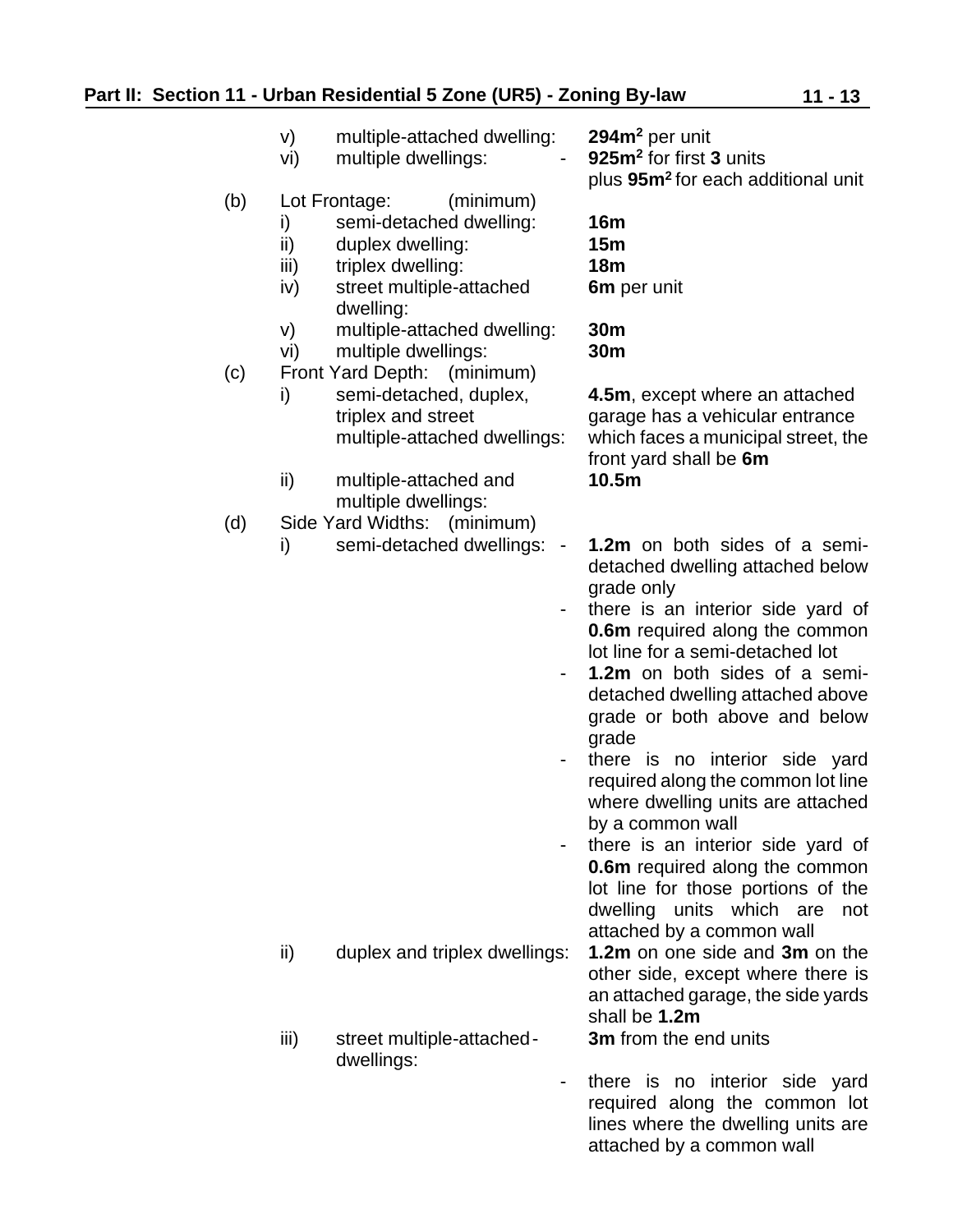|     | iv)<br>multiple-attached dwellings:                             | there is an interior side yard of<br><b>0.6m</b> required along the common<br>lot line for those portions of the<br>dwelling units which<br>are<br>not<br>attached by a common wall<br>7.5m, except where the side of a |
|-----|-----------------------------------------------------------------|-------------------------------------------------------------------------------------------------------------------------------------------------------------------------------------------------------------------------|
|     |                                                                 | multiple attached dwelling abuts a<br>rear lot line the side yard shall be<br>3m                                                                                                                                        |
|     |                                                                 | there is no interior side yard<br>required along the common lot<br>lines where the dwelling units are<br>attached by a common wall                                                                                      |
|     | -                                                               | there is an interior side yard of                                                                                                                                                                                       |
|     |                                                                 | <b>0.6m</b> required along the common                                                                                                                                                                                   |
|     |                                                                 | lot lines for those portions of the<br>dwelling<br>units which<br>are<br>not<br>attached by a common wall                                                                                                               |
|     | multiple dwellings:<br>V)                                       | 7.5m                                                                                                                                                                                                                    |
| (e) | Exterior Side Yard Widths: (minimum)                            |                                                                                                                                                                                                                         |
|     | semi-detached, duplex,<br>i)                                    | 3m, except where an attached                                                                                                                                                                                            |
|     | triplex and street<br>multiple-attached dwellings:              | garage has a vehicular<br>entrance that faces a municipal                                                                                                                                                               |
|     |                                                                 | street, the side yard shall be 6m                                                                                                                                                                                       |
|     | ii)<br>multiple attached dwellings:                             | 7.5m                                                                                                                                                                                                                    |
|     | iii) multiple dwellings:                                        | 10.5m                                                                                                                                                                                                                   |
| (f) | Rear Yard Depth:<br>(minimum)                                   | 7.5m                                                                                                                                                                                                                    |
| (g) | Lot Coverage:<br>(maximum)                                      |                                                                                                                                                                                                                         |
|     | semi-detached, duplex<br>i)<br>and triplex dwellings:           | 35%                                                                                                                                                                                                                     |
|     | street multiple-attached &<br>ii)                               | 40%                                                                                                                                                                                                                     |
|     | multiple-attached dwellings:                                    |                                                                                                                                                                                                                         |
|     | iii)<br>multiple dwellings:                                     | 30%                                                                                                                                                                                                                     |
| (h) | Height:<br>(maximum)                                            | 10.5m                                                                                                                                                                                                                   |
| (i) | Landscaped Open Space: (minimum)                                |                                                                                                                                                                                                                         |
|     | multiple dwellings:<br>i)                                       | 50%                                                                                                                                                                                                                     |
|     | ii)<br>semi-detached, duplex,<br>street multiple-attached and   | 40%                                                                                                                                                                                                                     |
|     | multiple-attached dwellings:                                    |                                                                                                                                                                                                                         |
| (j) | (minimum)<br>Parking:                                           |                                                                                                                                                                                                                         |
|     | semi-detached and street<br>i)                                  | 1 private garage per                                                                                                                                                                                                    |
|     | multiple-attached dwellings:                                    | dwelling unit attached to<br>the<br>dwelling unit                                                                                                                                                                       |
|     | ii)<br>duplex and triplex dwellings:                            | 1 per unit                                                                                                                                                                                                              |
|     | iii)<br>multiple attached and                                   | 1.25 per unit                                                                                                                                                                                                           |
| (k) | multiple dwellings:<br><b>Special Regulations:</b><br>(minimum) |                                                                                                                                                                                                                         |
|     |                                                                 |                                                                                                                                                                                                                         |

i) no multiple dwelling shall be located closer than **60m** to the east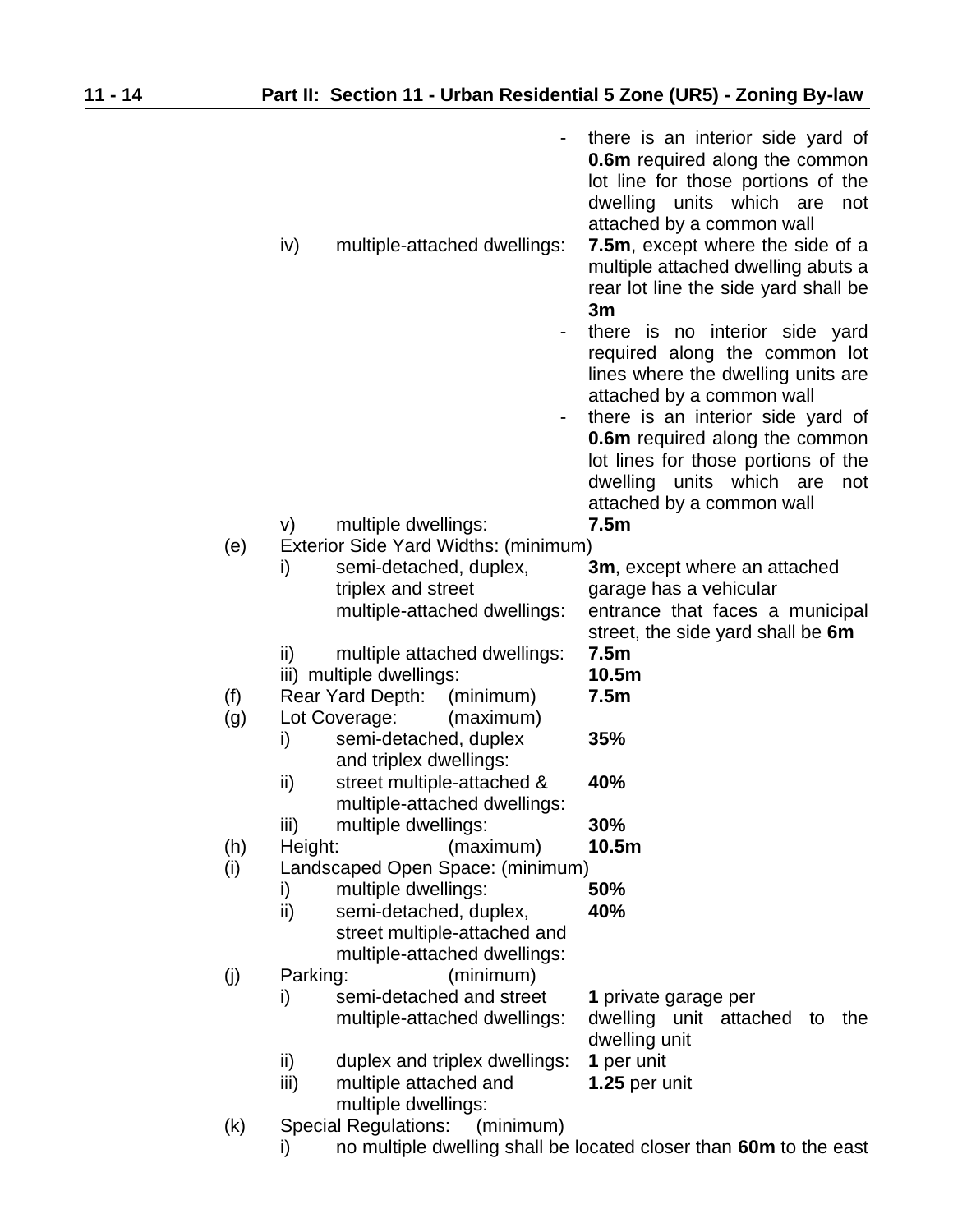boundary of the lands described as Part 1, Plan 25R2231 - this separation distance shall not constitute a required yard for the purposes of parking

- ii) multiple dwellings and multiple attached dwellings without attached garages shall provide a landscaped strip **6m** in width adjacent to any street
- (3) Banks, Offices, Commercial Restaurant Establishments, Restaurants, Personal Service Establishments, Retail Establishments

|     | (a)        | Lot Area:                                                    | (minimum)              | 500m <sup>2</sup>                                                                                                                                                                                                                        |
|-----|------------|--------------------------------------------------------------|------------------------|------------------------------------------------------------------------------------------------------------------------------------------------------------------------------------------------------------------------------------------|
|     | (b)        | Lot Frontage:                                                | (minimum)              | 30m                                                                                                                                                                                                                                      |
|     | (c)        | Front Yard Depth:                                            | (minimum)              | 10.5m from Upper Canada Drive<br>and Heritage Park Drive                                                                                                                                                                                 |
|     | (d)        | Rear Yard Depth:                                             | (minimum)              | 3m, except that where a side lot<br>line abuts a Residential Zone or a                                                                                                                                                                   |
|     |            |                                                              |                        | residential use, the minimum depth<br>shall be 7.5m                                                                                                                                                                                      |
|     | (e)        | Side Yard Widths:                                            | (minimum)              | 3m, except that where a side lot<br>line abuts a Residential Zone or<br>residential use, the minimum width<br>shall be 7.5m                                                                                                              |
|     | (f)        | Lot Coverage:                                                | (maximum)              | 35%                                                                                                                                                                                                                                      |
|     | (g)        | Height:                                                      | (maximum)              | 10.5m                                                                                                                                                                                                                                    |
|     | (h)        | Landscaped Open<br>Space:                                    | (minimum)              | 30%                                                                                                                                                                                                                                      |
|     | (i)        | Landscaped Strips: (minimum)                                 | $\blacksquare$         | 7.5m adjacent to a Residential<br>Zone or use<br>6m adjacent to any street                                                                                                                                                               |
|     | (j)        | Parking Restriction: (minimum)                               |                        | no parking or associated aisle shall<br>be located in any required yard<br>adjacent to a Residential Zone or<br>use                                                                                                                      |
|     | (k)        | Special Regulations: (minimum)                               |                        | no commercial building shall be<br>located closer than 30m to the<br>east boundary of lands described<br>as Part 1, Plan 25R2231, this<br>separation distance shall<br>not<br>constitute a required yard for the<br>purposes of parking. |
| (4) |            | Multiple Dwellings with Commercial Uses on the Ground Floor: |                        |                                                                                                                                                                                                                                          |
|     | (a)        | Lot Area:                                                    | (minimum)              | 925m <sup>2</sup> for the first 3 dwelling units                                                                                                                                                                                         |
|     |            |                                                              |                        | plus 95m <sup>2</sup> for each additional                                                                                                                                                                                                |
|     |            |                                                              |                        | dwelling unit<br>30 <sub>m</sub>                                                                                                                                                                                                         |
|     | (b)<br>(c) | Lot Frontage:<br>Front Yard Depth:                           | (minimum)<br>(minimum) | 10.5m from a municipal street                                                                                                                                                                                                            |
|     | (d)        | Side Yard Widths:                                            | (minimum)              | 7.5 <sub>m</sub>                                                                                                                                                                                                                         |
|     | (e)        | Rear Yard Depth:                                             | (minimum)              | 7.5m                                                                                                                                                                                                                                     |
|     | (f)        | Lot Coverage:                                                | (maximum)              | 30%                                                                                                                                                                                                                                      |
|     | (g)        | Height:                                                      | (maximum)              | 10.5m                                                                                                                                                                                                                                    |
|     |            |                                                              |                        |                                                                                                                                                                                                                                          |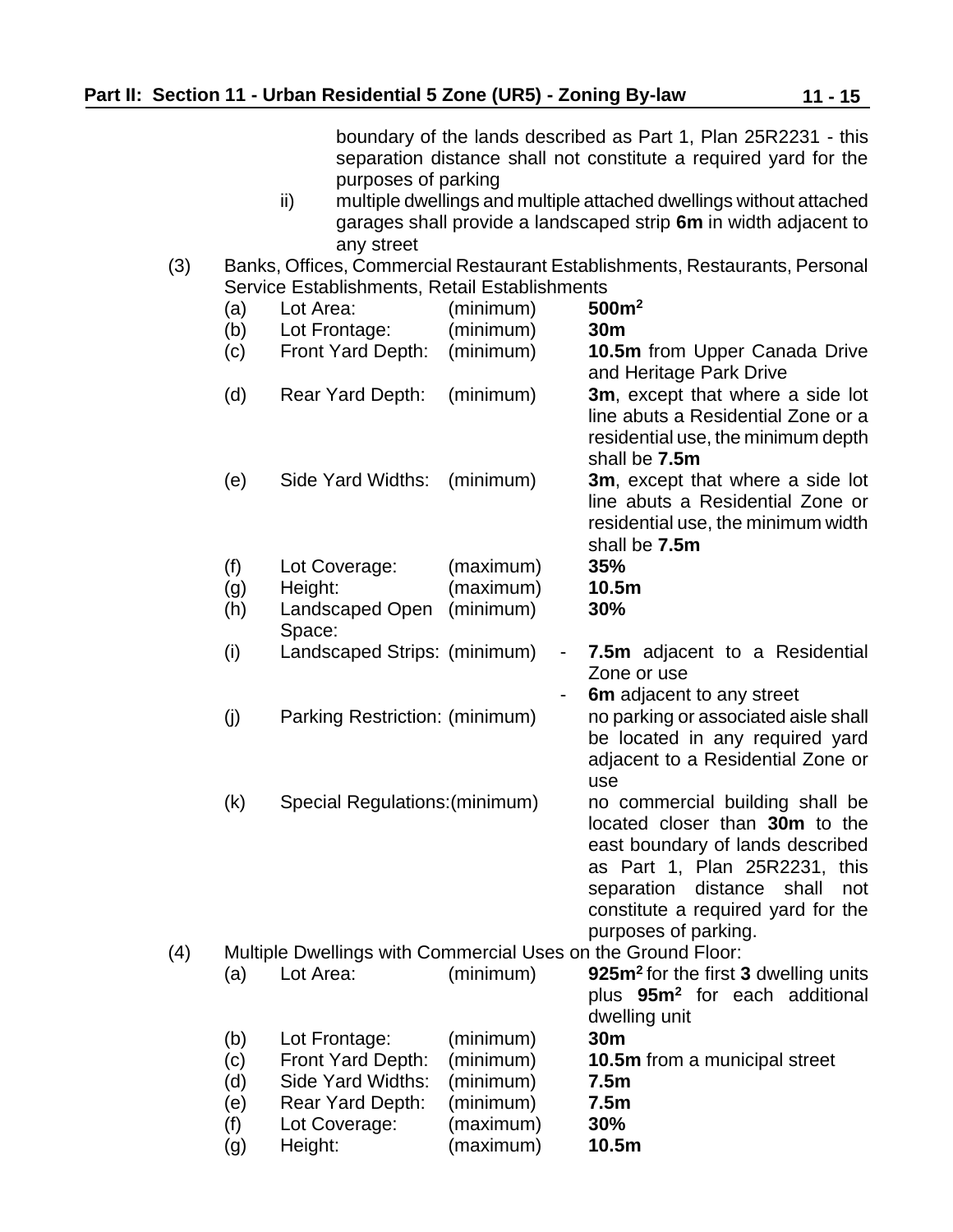| $11 - 16$ |     |                                     | Part II: Section 11 - Urban Residential 5 Zone (UR5) - Zoning By-law                                                                                                                                                  |
|-----------|-----|-------------------------------------|-----------------------------------------------------------------------------------------------------------------------------------------------------------------------------------------------------------------------|
|           | (h) | Landscaped Open Space:<br>(minimum) | 40%                                                                                                                                                                                                                   |
|           | (i) | Landscaped Strips: (minimum)        | <b>7.5m</b> adjacent to a Residential<br>Zone or use<br><b>6m</b> adjacent to a municipal street<br>$\blacksquare$                                                                                                    |
|           | (j) | Parking Restriction: (maximum)      | no parking on associated aisle<br>shall be located in any required<br>yard adjacent to a Residential<br>Zone or use                                                                                                   |
|           | (k) | Special Regulation: (minimum)       | no building shall be located closer<br>than 60m to the east boundary of<br>lands described as Part 1, Plan<br>25R2231, this separation distance<br>shall not constitute a required yard<br>for the purpose of parking |

# <span id="page-15-0"></span>**11.3.16 UR5-16** (See Zoning Map Part 14)

#### **11.3.16.1 Permitted Uses**

- (1) Accessory uses and buildings.
- (2) Retirement home.

#### **11.3.16.2 Site Zone Regulations**

| (1)  | Lot Area:                        | (minimum) | 1.5 <sub>ha</sub>                               |
|------|----------------------------------|-----------|-------------------------------------------------|
| (2)  | Lot Frontage:                    | (minimum) | 82m                                             |
| (3)  | Front Yard Depth:                | (minimum) | 9m                                              |
| (4)  | Side Yard Widths:                | (minimum) | 10m east side<br>$\overline{\phantom{a}}$       |
|      |                                  |           | 6m west side<br>-                               |
| (5)  | <b>Rear Yard Depth:</b>          | (minimum) | 20 <sub>m</sub>                                 |
| (6)  | Lot Coverage:                    | (maximum) | 30%                                             |
| (7)  | Height:                          | (maximum) | 3 storeys                                       |
| (8)  | Landscaped Open Space: (minimum) |           | <b>50%</b>                                      |
| (9)  | Parking:                         | (minimum) | 0.5 spaces per suite                            |
| (10) | Definition:                      |           | for purposes of this Section, a Retirement Home |
|      |                                  |           | residence providing coopmoodation primarily     |

shall mean a residence providing accommodation primarily for retired persons or couples where each private bedroom or living unit has a separate private bathroom and separate entrance from a common hall but where common facilities for the preparation and consumption of food are provided, and common lounges, recreation rooms and medical care facilities may also be provided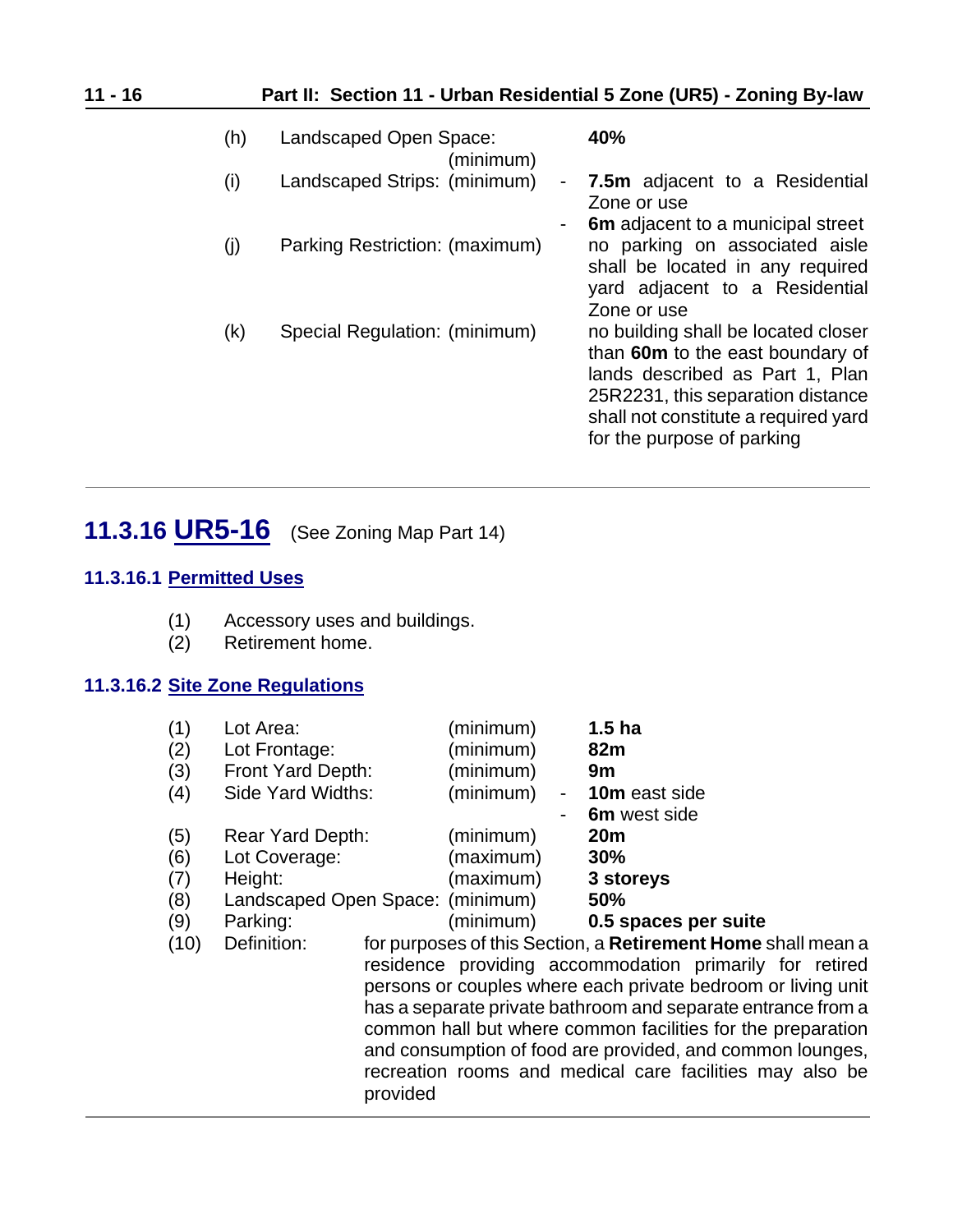# <span id="page-16-0"></span>**11.3.17 UR5-17** (See Zoning Map Part 42)

#### **11.3.17.1 Permitted Uses**

- (1) Accessory uses and buildings.<br>(2) Multiple use apartment dwelling
- Multiple use apartment dwelling with commercial on the first and second floors.

#### **11.3.17.2 Site Zone Regulations**

| (1) | <b>Commercial Space Restriction:</b> |           |   | offices and personal service                                           |
|-----|--------------------------------------|-----------|---|------------------------------------------------------------------------|
|     |                                      | (maximum) |   | establishments                                                         |
| (2) | Lot Area:                            | (minimum) |   | as existed on the date of passage                                      |
|     |                                      |           |   | of this By-law                                                         |
| (3) | Lot Frontage:                        | (minimum) |   | as existed on the date of passage                                      |
|     |                                      |           |   | of this By-law                                                         |
| (4) | Front & Rear Yard Depths: (minimum)  |           |   | as existed on the date of passage                                      |
|     |                                      |           |   | of this By-law                                                         |
| (5) | Side Yard Widths:                    | (minimum) |   | as existed on the date of passage                                      |
|     |                                      |           |   | of this By-law                                                         |
| (6) | Landscaped Open Space: (minimum)     |           |   | as existed on the date of passage                                      |
|     |                                      |           |   | of this By-law                                                         |
| (7) | Parking:                             | (minimum) | ۰ | 1.12 per dwelling unit                                                 |
|     |                                      |           |   | 1 per 37m <sup>2</sup> of office space                                 |
|     |                                      |           |   | 1 per 20m <sup>2</sup> of personal service                             |
|     |                                      |           |   | establishment use                                                      |
|     |                                      |           |   | 75 underground parking spaces                                          |
|     |                                      |           |   | shall be maintained                                                    |
|     |                                      |           |   | 24 surface parking spaces shall be                                     |
|     |                                      |           |   | maintained, with<br>6<br>to<br>be                                      |
|     |                                      |           |   | designated for use by residents                                        |
|     |                                      |           |   | and 18 to be designated for the                                        |
|     |                                      |           |   | use of visitors and not employees                                      |
|     |                                      |           |   | in the building                                                        |
|     |                                      |           |   | all other required parking shall be<br>provided within 150m of the lot |
| (8) | <b>Commercial Entrances:</b>         | (minimum) |   | an external entrance shall be                                          |
|     |                                      |           |   | provided for each commercial use                                       |
|     |                                      |           |   | in the building                                                        |
| (9) | Signs:                               | (minimum) |   | shall be in the form of a plaque on                                    |
|     |                                      |           |   | the building and shall not exceed                                      |
|     |                                      |           |   | 31cm in height and 61cm in length                                      |
|     |                                      |           |   |                                                                        |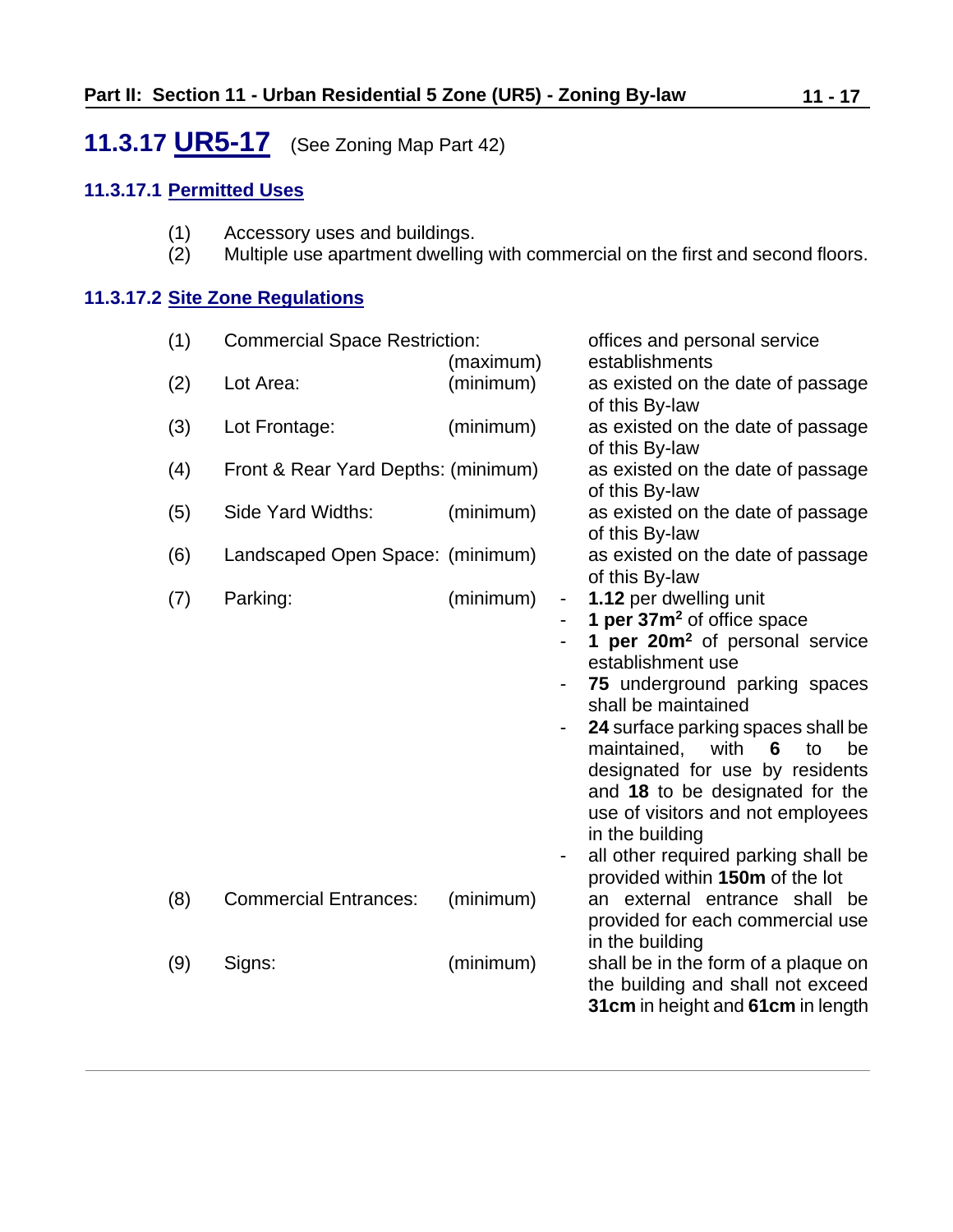### **11 - 18 Part II: Section 11 - Urban Residential 5 Zone (UR5) - Zoning By-law**

## <span id="page-17-0"></span>**11.3.18 UR5-18** (See Zoning Map Part 38)

#### **11.3.18.1 Permitted Uses**

- (1) Accessory uses and buildings.
- (2) Multiple dwellings.

#### **11.3.18.2 Site Zone Regulations**

| (1)        | <b>Existing Setbacks:</b>         | (minimum)              | the existing front, side and rear<br>yard setbacks to the parking<br>and the residential<br>structure<br>portion of the building shall be<br>maintained |
|------------|-----------------------------------|------------------------|---------------------------------------------------------------------------------------------------------------------------------------------------------|
| (2)        | Parking Spaces:                   | (minimum)              | 127 parking spaces to be provided<br>with a minimum of 10 provided at<br>surface level                                                                  |
| (3)        | Landscaped Open Space: (minimum)  |                        | existing landscaped open space to<br>be maintained                                                                                                      |
| (4)<br>(5) | Height:<br><b>Dwelling Units:</b> | (maximum)<br>(maximum) | 13 storeys<br>108 dwelling units                                                                                                                        |

# <span id="page-17-1"></span>**11.3.19 UR5-19** (See Zoning Map Part 3)

#### **11.3.19.1 Permitted Uses**

- (1) Accessory uses and buildings.
- (2) Senior citizen apartment dwellings.

#### **11.3.19.2 Site Zone Regulations**

| (1) | <b>Existing Setbacks:</b>        | (minimum) | the existing front, side and rear<br>yard setbacks are to be maintained |
|-----|----------------------------------|-----------|-------------------------------------------------------------------------|
| (2) | Landscaped Open Space: (minimum) |           | the existing landscaped<br>open<br>space shall be maintained            |
| (3) | Height:                          | (maximum) | 2 storeys                                                               |
| (4) | Number of Units:                 | (maximum) | 42 units                                                                |
| (5) | <b>Parking Spaces:</b>           | (minimum) | 11 parking spaces                                                       |
| (6) | Lighting:                        | (minimum) | exterior lighting shall be of a non-                                    |
|     |                                  |           | glare nature and directed away                                          |
|     |                                  |           | residential<br>adjacent<br>from                                         |
|     |                                  |           | properties                                                              |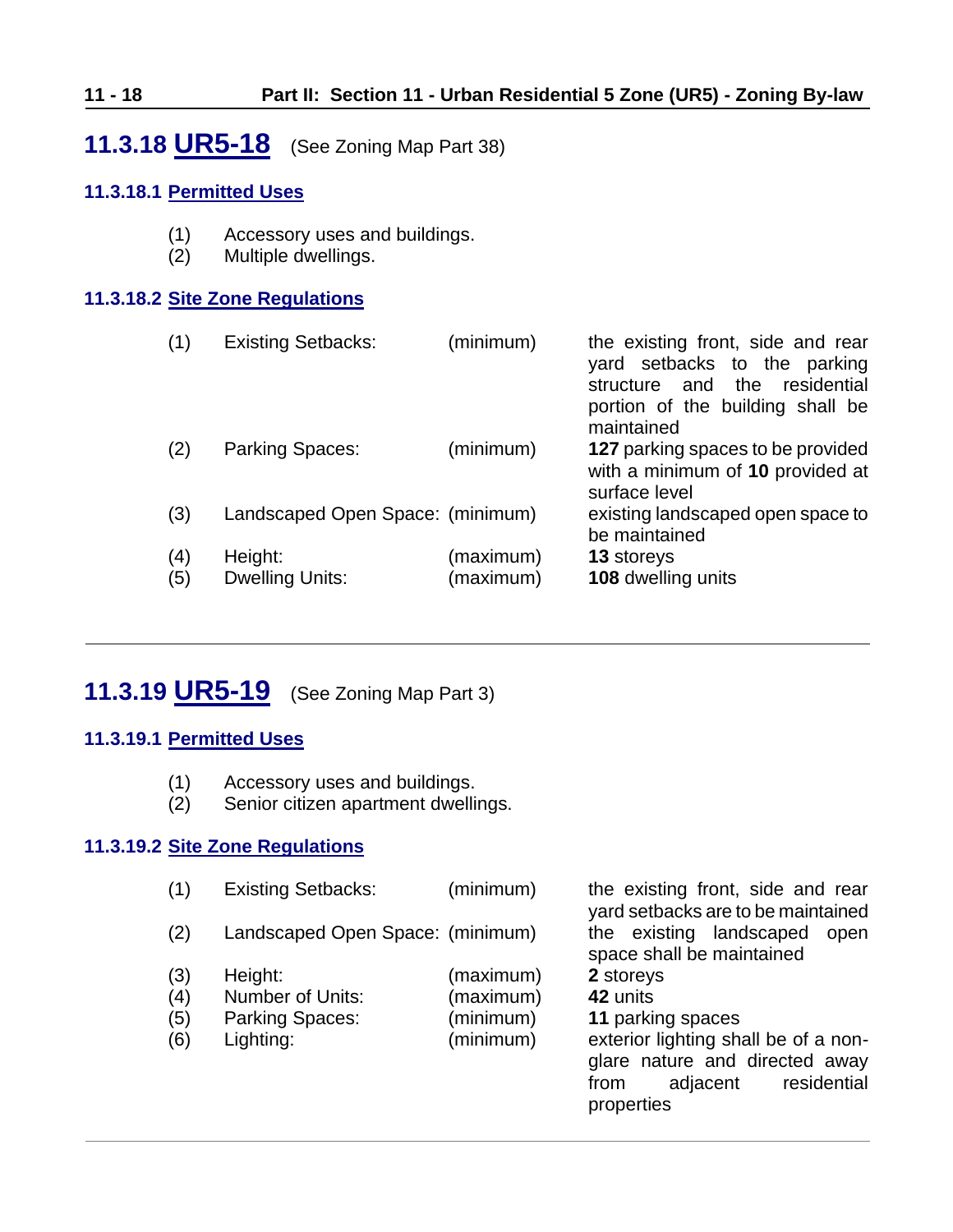### <span id="page-18-1"></span>**11.3.20 UR5-20** (See Zoning Map Part 54)

#### **11.3.20.1 Permitted Uses**

- (1) Accessory uses and buildings.
- (2) Multiple dwellings.

#### **11.3.20.2 Site Zone Regulations**

| Lot Area:               | (minimum) | 2,906m <sup>2</sup>              |
|-------------------------|-----------|----------------------------------|
| Lot Frontage:           | (minimum) | 20 <sub>m</sub>                  |
| Front Yard Depth:       | (minimum) | 6m                               |
| Side Yard Widths:       | (minimum) | 5m (each side)                   |
| <b>Rear Yard Depth:</b> | (minimum) | 7.5 <sub>m</sub>                 |
| Lot Coverage:           | (maximum) | 35%                              |
| Height:                 | (maximum) | <b>10m</b>                       |
|                         |           | 40%                              |
| Parking:                | (minimum) | 1.25 spaces per dwelling unit    |
| <b>Number of Units:</b> | (maximum) | 26 dwelling units                |
| Loading Spaces:         | (minimum) | not required                     |
|                         |           | Landscaped Open Space: (minimum) |

# <span id="page-18-0"></span>**11.3.21 UR5-21** (See Zoning Map Part 57)

#### **11.3.21.1 Permitted Uses**

- (1) Accessory uses and buildings.
- (2) Home for the aged or rest home.
- (3) Home for the medically fragile.
- (4) Long term care facilities funded by the Ministry of Health.
- (5) Nursing home.
- (6) A medical centre/clinic which shall not include a pharmacy *(32/2011)*
- (7) Lawfully existing dwellings *(64/2018)*
- (8) Apartment dwelling *(64/2018)*
- (9) Multiple occupancy building. *(70/2019)*
- (10) 6 dwelling rooms. *(70/2019)*

#### **11.3.21.2 Site Zone Regulations** *(64/2018)*

| (1) | Lot Area:         | (minimum) | as existed on the date of passage<br>of this By-law |
|-----|-------------------|-----------|-----------------------------------------------------|
| (2) | Lot Frontage:     | (minimum) | as existed on the date of passage<br>of this By-law |
| (3) | Front Yard Depth: | (minimum) | 9m                                                  |
| (4) | Side Yard Widths: | (minimum) | 4.5m from Crawford Street for an                    |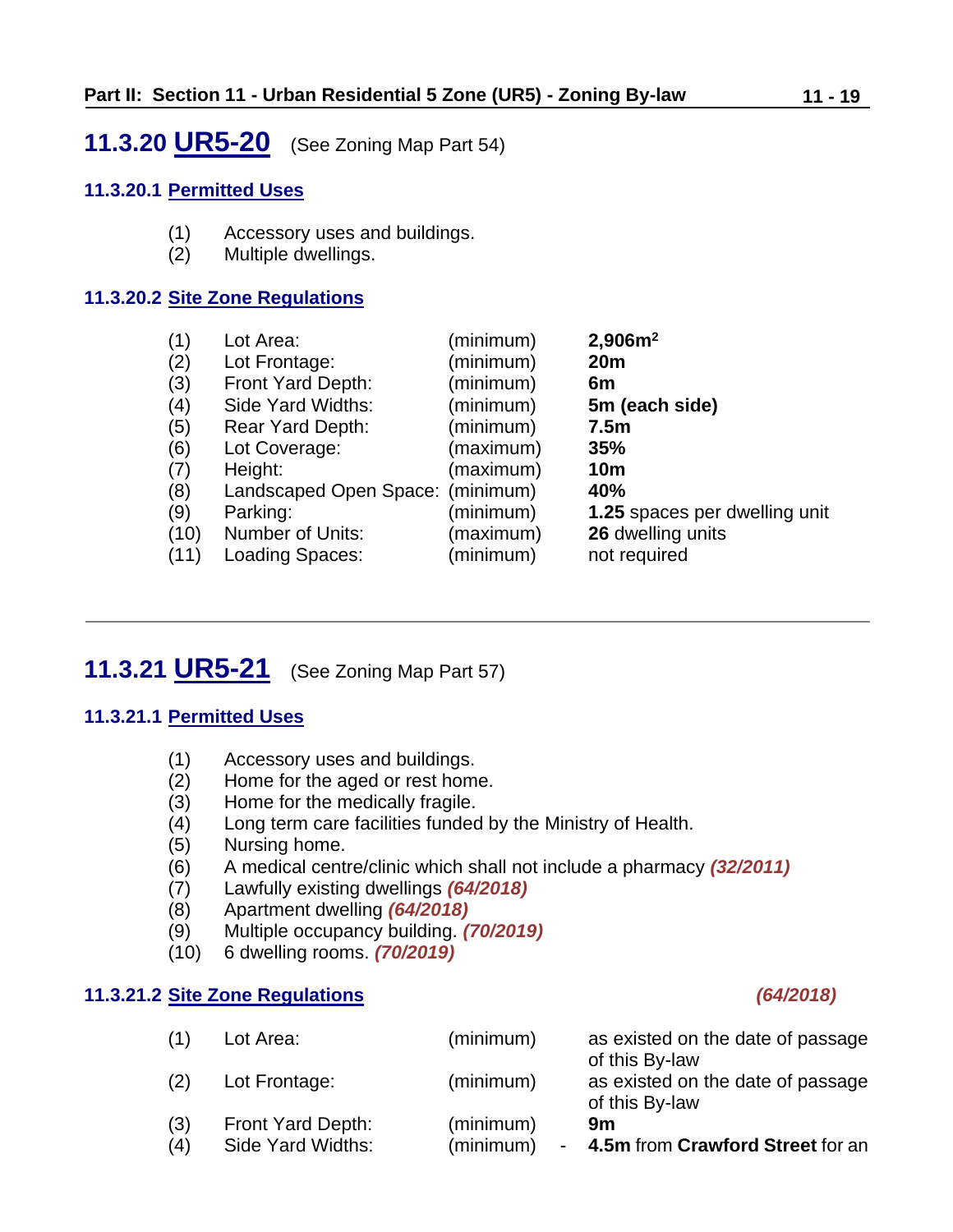|      |                                    |           |                              | apartment dwelling                          |
|------|------------------------------------|-----------|------------------------------|---------------------------------------------|
|      |                                    |           |                              | 6m from Crawford Street and                 |
|      |                                    |           |                              | <b>Brock Street South for all other</b>     |
|      |                                    |           |                              | uses<br><b>2.4m</b> from a residential use  |
| (5)  | Rear Yard Depth:                   | (minimum) |                              | <b>10m</b> from the southern boundary       |
|      |                                    |           |                              | of the property municipally known           |
|      |                                    |           |                              | as 198 Brock Street South                   |
| (6)  | Height:                            | (maximum) |                              | 3 storeys, except that any new              |
|      |                                    |           |                              | main building or building addition          |
|      |                                    |           |                              | the properties municipally<br>on            |
|      |                                    |           |                              | known as 192 and 198 Brock                  |
|      |                                    |           |                              | <b>Street South shall be limited to</b>     |
|      |                                    |           |                              | two storeys                                 |
|      |                                    |           |                              | stories<br>for<br>4<br>apartment<br>an      |
|      |                                    |           |                              | dwelling                                    |
| (7)  | Lot Coverage:                      | (maximum) | $\qquad \qquad \blacksquare$ | 38% for all buildings including             |
|      |                                    |           |                              | 432.5m <sup>2</sup> for a medical clinic    |
|      |                                    |           |                              | 700m <sup>2</sup> for an apartment dwelling |
| (8)  | Landscaped Open<br>Space:          | (minimum) |                              | 30%                                         |
| (9)  | Landscaped Strips:                 | (minimum) |                              | <b>3m</b> adjacent to a residential street. |
| (10) | Parking Area Location              | (maximum) | -                            | <b>6m</b> from a streetline                 |
|      |                                    |           |                              | 3m from a residential use                   |
| (11) | Parking                            | (minimum) |                              | 1 space per apartment dwelling              |
|      |                                    |           |                              | unit                                        |
| (12) | <b>Lawfully Existing Dwellings</b> |           |                              | The regulations as set out in               |
|      |                                    |           |                              | Section 11.2.3 shall apply.                 |

# <span id="page-19-0"></span>**11.3.22 UR5-22** (See Zoning Map Part 42)

#### **11.3.22.1 Permitted Uses**

- (1) Place of Worship.
- (2) Commercial recreation establishments within a building.
- (3) Commercial schools.
- (4) Day nurseries.
- (5) Medical centres/clinics.
- (6) Minor institutions.
- (7) Night clubs.
- (8) Offices.
- (9) Personal service establishments.
- (10) Restaurants.
- (11) Retail establishments.
- (12) Social or service clubs.
- (13) The uses permitted in **Section 11.1**.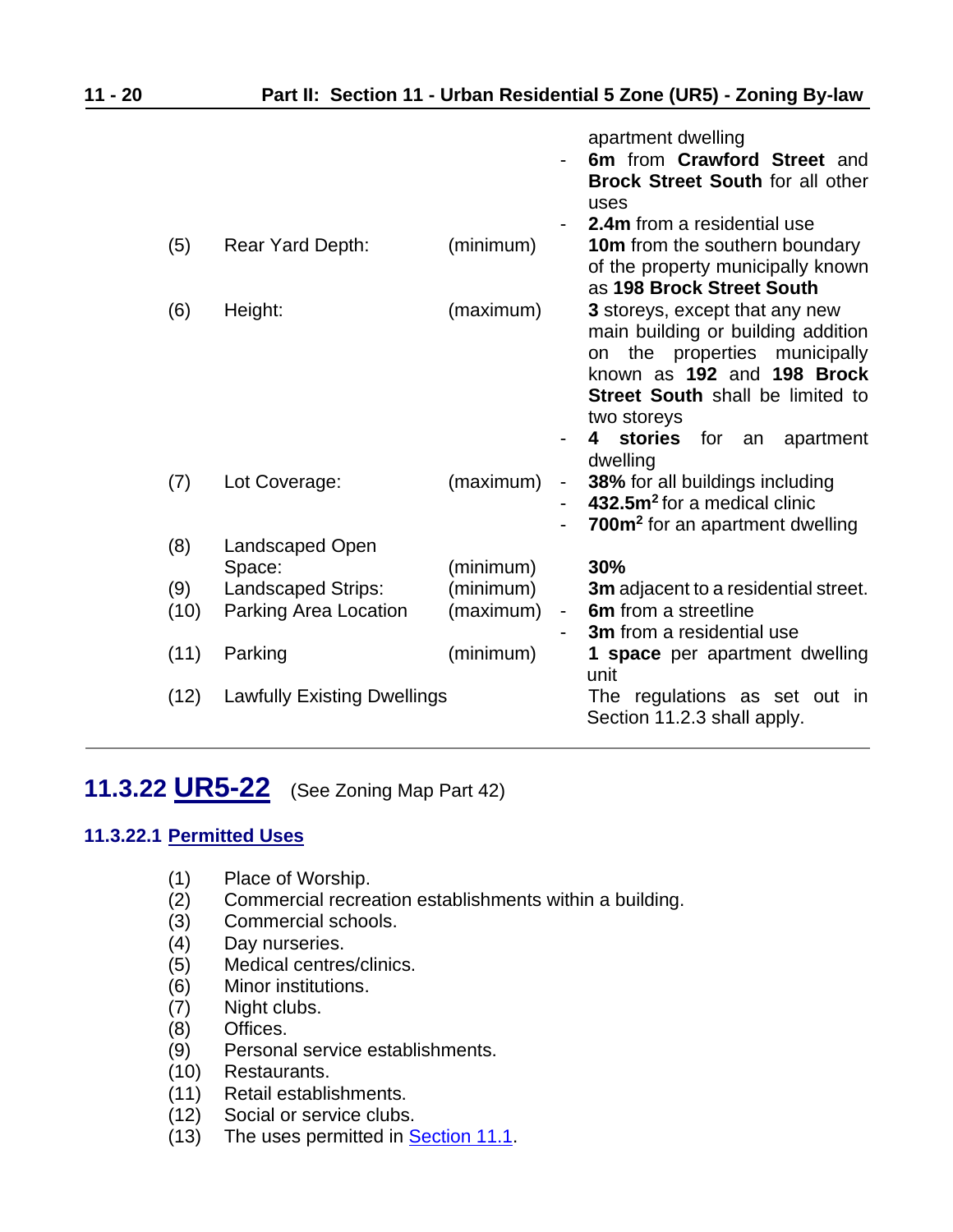#### **11.3.22.2 Site Zone Regulations**

- (A) All Uses Permitted in Section 11.3.22.1 with the Exception of the Uses Permitted in Section 11.1
	- (1) As set out in Section 18.2.1.
- (B) All Uses Permitted in Section 11.1
	- (1) As set out in [Section 11.2.](#page-0-1)

<span id="page-20-0"></span>**11.3.23 UR5-23** (See Zoning Map Part 56)

#### **11.3.23.1 Permitted Uses**

- (1) A home for the aged or rest home.
- (2) A nursing home.
- (3) Accessory uses and buildings.

#### **11.3.23.2 Site Zone Regulations**

(1) As set out in [Section 11.2.2.](#page-1-0)

# <span id="page-20-1"></span>**11.3.24 UR5-24** (See Zoning Map Part 56)

#### **11.3.24.1 Permitted Uses**

- (1) Accessory uses and buildings.
- (2) Apartment dwellings.

#### **11.3.24.2 Site Zone Regulations**

| (1) | Lot Area:         | (maximum) | 607m <sup>2</sup>                                          |
|-----|-------------------|-----------|------------------------------------------------------------|
| (2) | Parking:          | (minimum) | 1 per unit                                                 |
| (3) | Parking Location: | (maximum) | permitted in side yard setback<br>adjacent to Vidal Street |
| (4) | Number of Units:  | (maximum) | 123 units                                                  |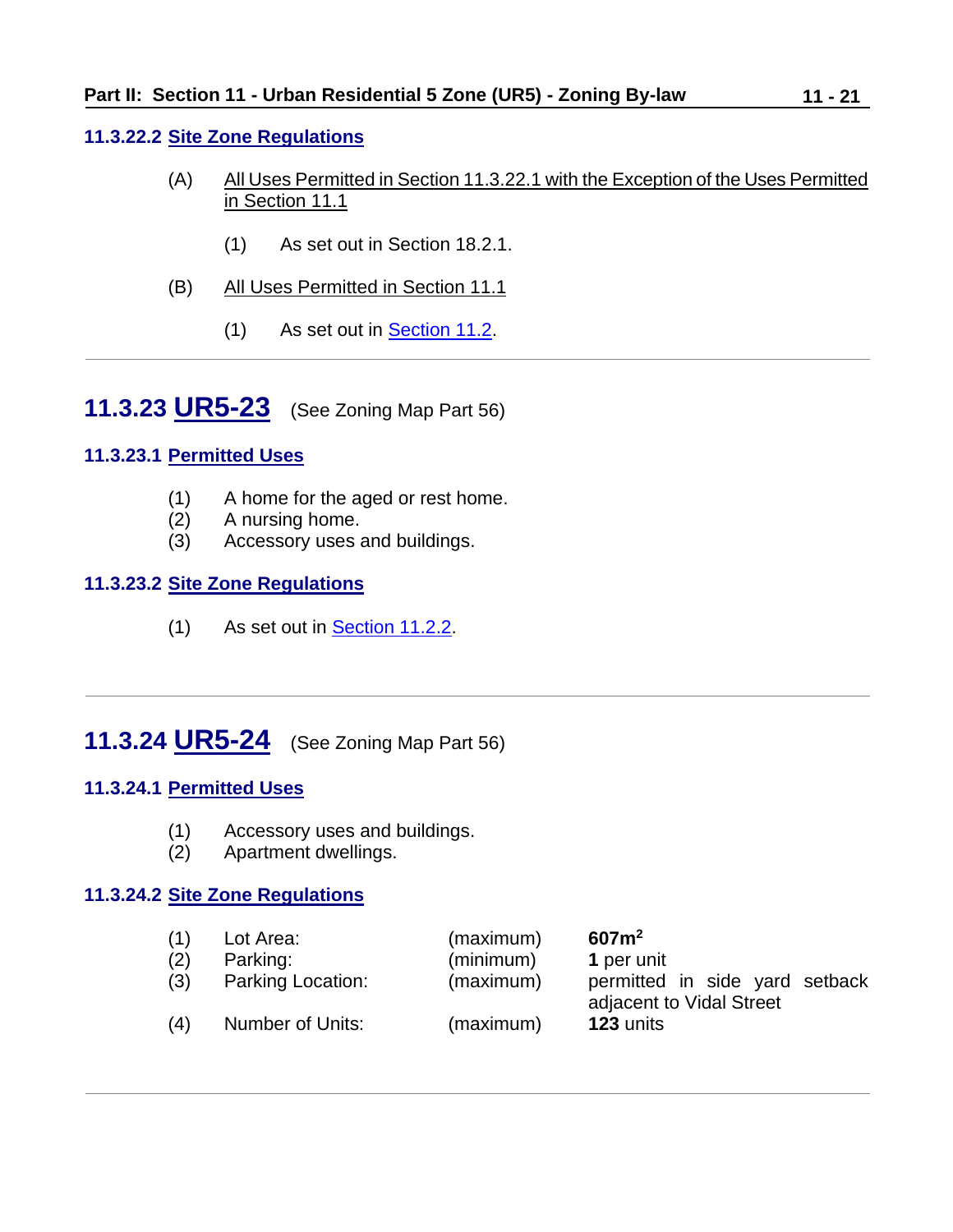### <span id="page-21-0"></span>**11.3.25 UR5-25** (See Zoning Map Part 1)

#### **11.3.25.1 Site Zone Regulations - Apartment Dwellings**

| (1) | Height:                          | (maximum) | <b>12 storeys</b>                   |
|-----|----------------------------------|-----------|-------------------------------------|
| (2) | Landscaped Open Space: (minimum) |           | 40% and shall include the water lot |
|     |                                  |           | portion of the lot                  |

### <span id="page-21-1"></span>**11.3.26 UR5-26** (See Zoning Map Part 42)

#### *(146/2004)*

#### **11.3.26.1 Permitted Uses**

- (1) Accessory uses and buildings.
- (2) An apartment dwelling.

#### **11.3.26.2 Site Zone Regulations**

| (1)<br>(2) | Lot Area:<br>Frontage: | (minimum)<br>(minimum) | 0.39 <sub>ha</sub><br>20 <sub>m</sub>                   |                  |
|------------|------------------------|------------------------|---------------------------------------------------------|------------------|
| (3)        | Front Yard:            | (minimum)              | <b>Parking Structure:</b>                               | 9m               |
| (4)        | Side Yards:            | (minimum)              | Building:<br><b>Parking Structure</b>                   | 9m               |
|            |                        |                        | North Side:                                             | 5 <sub>m</sub>   |
|            |                        |                        | South Side: 5m                                          |                  |
|            |                        |                        | Building:                                               |                  |
|            |                        |                        | <b>North Side</b>                                       | 10 <sub>m</sub>  |
|            |                        |                        | South Side                                              | <b>10m</b>       |
| (5)        | Rear Yard:             | (minimum)              | <b>Parking Structure:</b>                               | 7.5 <sub>m</sub> |
|            |                        |                        | Building:                                               | 7.5 <sub>m</sub> |
| (6)        | Lot Coverage:          | (maximum)              | 45%                                                     |                  |
| (7)        | Landscaped Space:      | (minimum)              | 30%                                                     |                  |
| (8)        | Height:                | (maximum)              | 45m                                                     |                  |
| (9)        | <b>Balconies:</b>      | (maximum)              | may project up to 2.85m into the<br>required front yard |                  |

# <span id="page-21-2"></span>**11.3.27 UR5-27** (See Zoning Map Part 67)

#### **11.3.27.1 Permitted Uses**

- (1) Accessory uses and buildings.
- (2) Home for the aged or rest home
- (3) Long term care facility
- (4) Nursing Home

### *(124/2017)*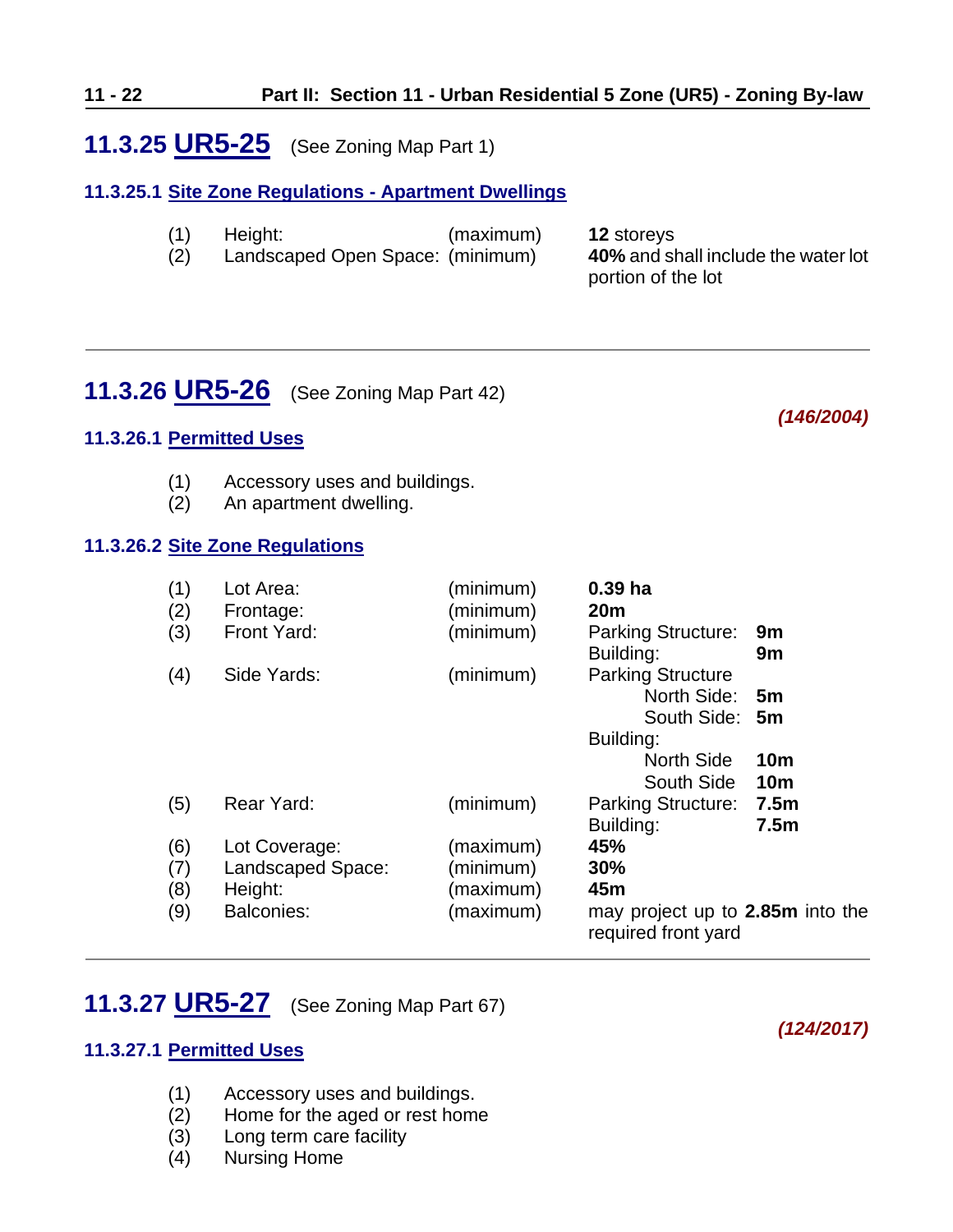- (5) Residential care facility
- Retirement home

#### **11.3.27.2 Site Zone Regulations**

| (1)<br>(2)<br>(3)<br>(4)<br>(5)          | Lot Frontage:<br>Lot Area:<br>Front Yard Depth:<br>Interior Side Yard Width:<br><b>Exterior Side Yard Width:</b>                                                            | (minimum)<br>(minimum)<br>(minimum)<br>(minimum)<br>(minimum) | 85 <sub>m</sub><br>11,500m <sup>2</sup><br>13m<br><b>10m</b><br>One Storey Building: 3m<br>2-5 Storey Building: 5m<br>6-8 Storey Building: 14m |
|------------------------------------------|-----------------------------------------------------------------------------------------------------------------------------------------------------------------------------|---------------------------------------------------------------|------------------------------------------------------------------------------------------------------------------------------------------------|
| (6)<br>(7)<br>(8)<br>(9)<br>(10)<br>(11) | Rear Yard Depth:<br>Lot Coverage:<br>Landscaped Open Space: (minimum)<br>Height:<br><b>Parking Spaces</b><br><b>Landscaped Strip</b><br>Adjacent to Devine Street (minimum) | (minimum)<br>(maximum)<br>(maximum)<br>(minimum)              | 16m<br>35%<br>45%<br>28 <sub>m</sub><br>166<br>0m                                                                                              |

<span id="page-22-0"></span>**11.3.28 UR5-28** (See Zoning Map Part 41)

#### **11.3.28.1 Permitted Uses**

(1) Retirement home.

### **11.3.28.2 Site Zone Regulations**

| (1) | Lot Area:                        | (minimum) | 9,500m <sup>2</sup> |
|-----|----------------------------------|-----------|---------------------|
| (2) | Front Yard Depth:                |           |                     |
|     | (Adjacent to Rayburne            |           |                     |
|     | Avenue)                          | (minimum) | 9m                  |
| (3) | Interior Side Yard Width:        | (minimum) |                     |
|     | a. South Lot Line:               |           |                     |
|     | i. Existing Building             |           | 1.4 <sub>m</sub>    |
|     | ii. Future Addition(s)           |           | 5.0m                |
|     | b. North Lot Line                |           | 5.0m                |
| (4) | <b>Rear Yard Depth</b>           |           |                     |
|     | (Adjacent to                     |           |                     |
|     | Oxford Street):                  | (minimum) | 6.0m                |
| (5) | Lot Coverage:                    | (maximum) | 44%                 |
| (6) | Landscaped Open Space: (minimum) |           | 32%                 |
| (7) | Height:                          | (maximum) | 15 <sub>m</sub>     |
|     | (8) Parking Spaces               | (minimum) | 52                  |
|     | (9) Density:                     | (maximum) | <b>108 UPH</b>      |

*(30/2018)*